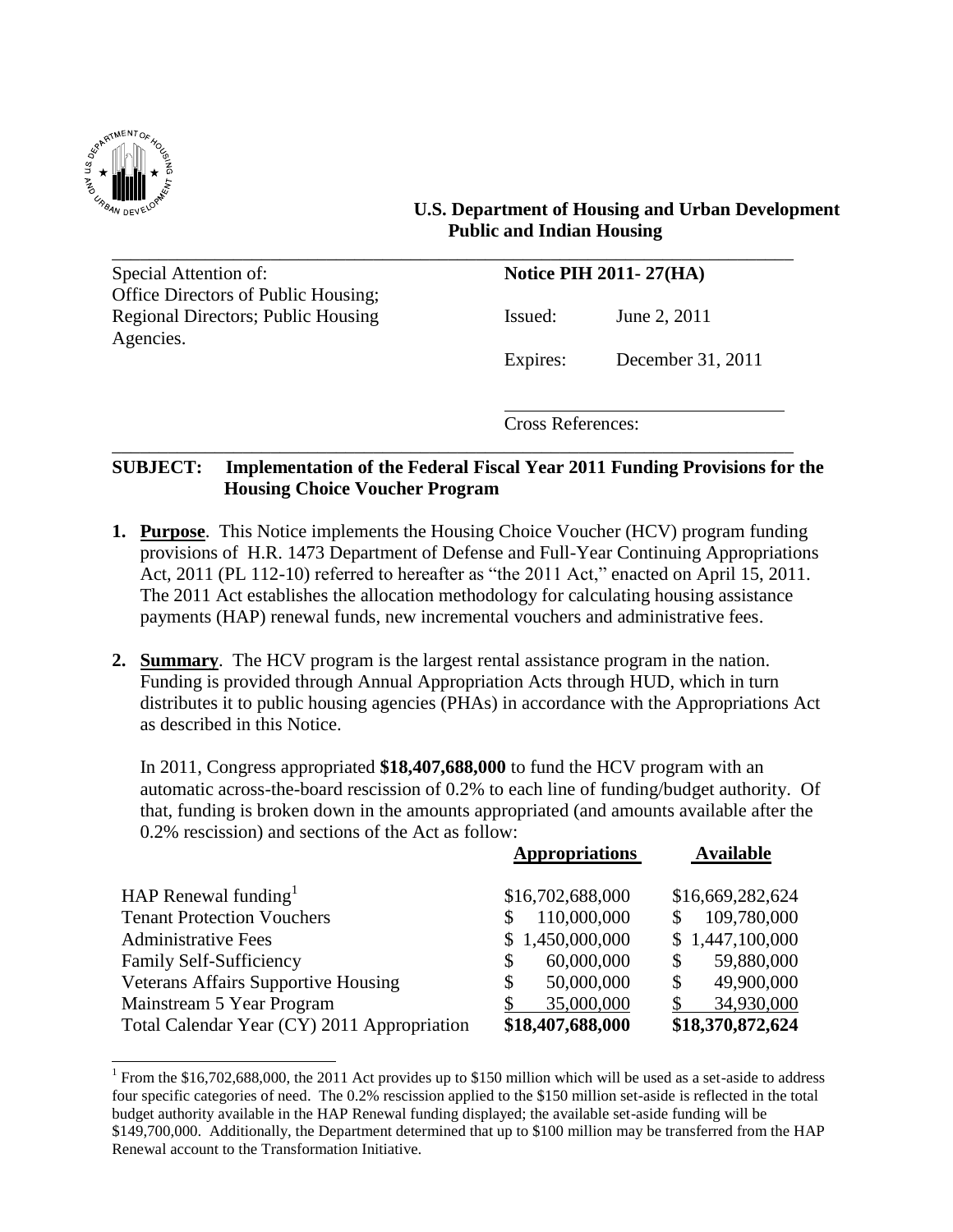This implementation notice provides detailed information concerning how HUD calculates funding for every PHA's HCV program. In addition, each PHA will receive an individual funding letter with the PHA's funding calculations attached. If a PHA does not understand the calculation or has questions related to this Notice, the PHA should contact its Financial Analyst (FA) at the Financial Management Center (FMC).

This Notice is organized into sections designed to address the funding of both vouchers and administrative fees (Sections 3 through 8) and other policy issues (Sections 9 through 14). Additionally, Appendix A provides the text of the 2011 and the 2010 Appropriations Act as it relates to HCV funding.

PHAs are encouraged to pay particular attention to Section 3b (set-aside) and Attachments A and B of this Notice. The 2011 Act provides a \$150 million set-aside (\*actual set-aside funding available following 0.2% mandatory rescission is \$149,700,000) for specific categories only. In order to be considered for funding under the set-aside funding, a PHA must meet the eligibility requirements described in Section 3b, and submit a completed Attachment A (and, where applicable, Attachment B) and the required supporting documentation in the timeframe and manner prescribed in this Notice.

This year, HUD is again focused on ensuring that PHAs appropriately manage their HCV programs within the funding provided for the CY and existing net restricted assets (NRA). PHAs should review their per unit costs (PUC), leasing and attrition rates on a monthly basis to be able to plan for upcoming months and carefully manage their wait lists. Unlike in CY 2008 and 2009, Congress did not require that HUD perform an offset from PHAs' NRA. However, HUD does plan to monitor NRA balances closely this year and continues to require PHAs to report NRA balances in the Voucher Management System (VMS) on a monthly basis.

### **3a. Calculation of CY 2011 HAP Renewal Funding**

The 2011 Act requires that HUD utilize a re-benchmarking renewal formula based on validated leasing and cost data in VMS for Federal Fiscal Year (FFY) 2010 (October 1, 2009 through September 30, 2010). The renewal provisions of the Act are stated in **Appendix A**.

HUD will provide renewal funding as follows:

l

Step 1: A new HAP funding baseline will be established based on all validated leasing and cost data<sup>2</sup> (not to exceed unit months available under the Annual Contributions Contract (ACC)) in VMS for FFY 2010, including data that reflects the use of unrestricted net assets (UNA), extraordinary admin fees, or other eligible resources (e.g., such as local funding), for HAP costs during the re-benchmarking period.

 $2<sup>2</sup>$  In those rare instances where vouchers were transferred from one PHA to another during the rebenchmarking period, the leasing and cost data of the PHAs will be adjusted to ensure that the leasing and costs represented by the transferred vouchers are properly accounted for in the eligibility of the receiving PHA.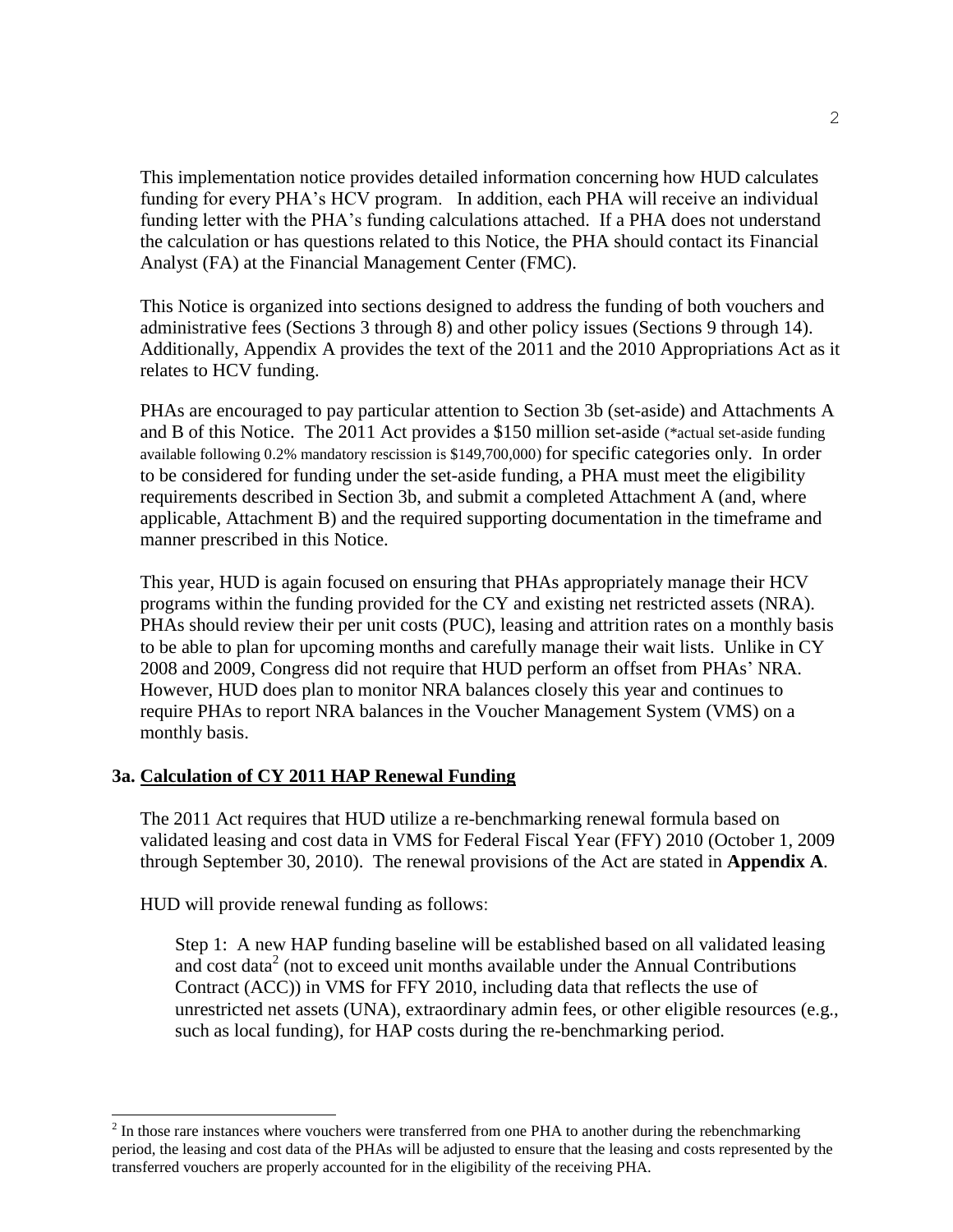Step 2: As required by the Act, HUD will make adjustments for the first-time renewal of certain vouchers. These are tenant protection vouchers and special purpose vouchers such as Family Unification, Veterans Affairs Supportive Housing and Nonelderly Disabled vouchers that are expiring in CY 2011, where the initial funding increment was effective on or after August 1, 2009. The funding baseline is increased to cover the HAP costs of these vouchers for the months in CY 2011 that (1) are not covered by the term of the initial funding increment and (2) are not expected to be fully reflected in VMS for the re-benchmarking period used in Step 1 (FFY 2010), including consideration of a lease-up period for the new vouchers. With respect to new voucher allocations that were effective prior to August 1, 2009, renewal needs should be fully reflected in VMS data for the re-benchmarking period; therefore, no funding adjustment is necessary. See **Appendix B** for an example of an adjustment calculation and a more detailed explanation.

Step 3: The funding baseline will be further increased where necessary to cover the costs associated with deposits to family self-sufficiency (FSS) program escrow accounts. This adjustment is for those FSS escrow deposits that commenced after the re-benchmarking period and consequently are not reflected in the PHA's VMS funding baseline (Step 1). HUD first identifies the number of new FSS participants with progress reports in the Public and Indian Housing Information Center (PIC) for the period of October 2010 through December 2010. HUD then calculates the amount of the adjustment by multiplying the sum of the escrow deposits made on behalf of those FSS participants for the month of December by 12 to estimate the additional cost of these escrow deposits during Calendar Year 2011. See **Appendix B** for a sample calculation and a more detailed explanation.

 Step 4: The HUD-published Renewal Funding Annual Adjustment Factor (AAF) for 2011 for the HCV program will be applied to the PHA's calculated 12 month renewal requirement after all adjustments have been applied under Steps 1 through 3 above. The specific Renewal Funding AAF that HUD will use pursuant to Congress' direction to reflect inflation can be found at HUD's website at: [http://www.hud.gov/offices/pih/programs/hcv.](http://www.hud.gov/offices/pih/programs/hcv) The Renewal Funding AAF will be adjusted upward by an additional quarter, to reflect the time lag between the end of the re-benchmarking period (September 30, 2010) and the end of CY 2010.

 Step 5: Proration: HUD will determine the total eligibility for all PHAs and compare that amount to the total available HAP renewal funding per the 2011 Act in order to determine a proration factor. This proration factor will then be applied to each PHA's CY 2011 eligibility. A pro-ration of less than 100 percent may be necessary in the event that the nationwide eligibility exceeds the available HAP renewal funding.

#### **3b. Set-aside of up to \$150 million\* to Adjust PHA Allocations**. **This set-aside is for additional HAP needs only; additional administrative cost needs are ineligible for funding through this set-aide**

The 2011 Act provides that **up to \$150 million** (\*actual set aside funding available following 0.2% mandatory rescission is \$149,700,000) shall be available to PHAs in four specific categories only: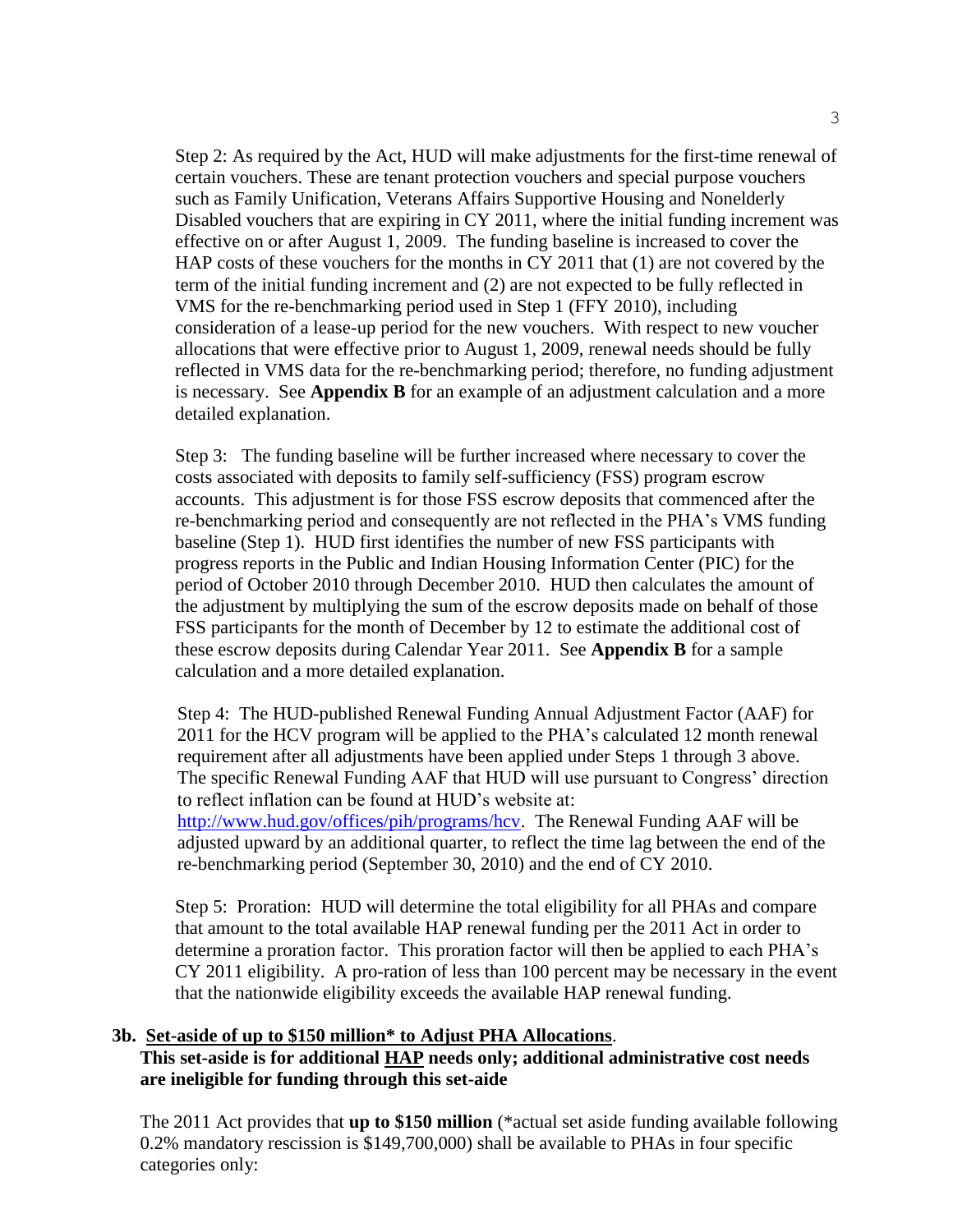Category (1): to adjust the allocations for PHAs that experienced a significant increase in renewal costs of tenant-based rental assistance resulting from unforeseen circumstances or from portability under section 8(r) of the Act;

Category (2): for adjustment for PHAs with voucher leasing rates at the end of CY 2010 that exceed the average leasing for the 12-month period used to establish the allocation;

Category (3): for adjustments for the costs associated with Veterans Affairs Supportive Housing (VASH) vouchers; and

Category (4): for vouchers that were not in use during the 12-month period in order to be available to meet a commitment pursuant to section 8(o)(13) (project-based voucher assistance) of the Act.

### **Please note that in order to receive funding under the \$149.7 million set-aside, PHAs must complete and submit Attachment A, provide the required documentation identified below and, where applicable, Attachment B of this Notice, by close-ofbusiness Thursday, June 23, 2011.**

HUD may make determinations of eligibility for set-aside funding based on need as determined by HUD. As part of the process, HUD will review the financial status, which may include the available NRA balance, for each applicant agency to determine if the requested set-aside funds are needed. Additionally, if eligible requests exceed the funding available, awards for any/all categories may be subject to proration. Set-aside funds may not be granted for any purposes other than those cited above. Calculations and funding will be determined by HUD for all eligible agencies, including eligible Moving to Work (MTW) agencies. **As noted above, for all eligible categories the application deadline is COB Thursday, June 23, 2011.** Submission requirements are described below.

### **A-1. Category (1)**

### **Unforeseen Circumstances**:

# **To be eligible for funding under this category, a PHA must submit the following:**

- a. Attachment A
- b. Written narrative detailing the unforeseen circumstances that occurred during or after the FFY 2010 rebenchmarking period that have significantly increased renewal costs.
- c. Evidence to support the narrative.
- d. PHA calculation of the increased costs for CY 2011.

HUD reserves the right to request additional information or ask for clarification, if necessary.

**For Unforeseen Circumstances, it is important to note that PHAs must submit all items (a-d) above by the application deadline in order for the application to be considered. Failure to provide any of the required documents, including the PHA calculation of the increased costs, will result in denial of the application.**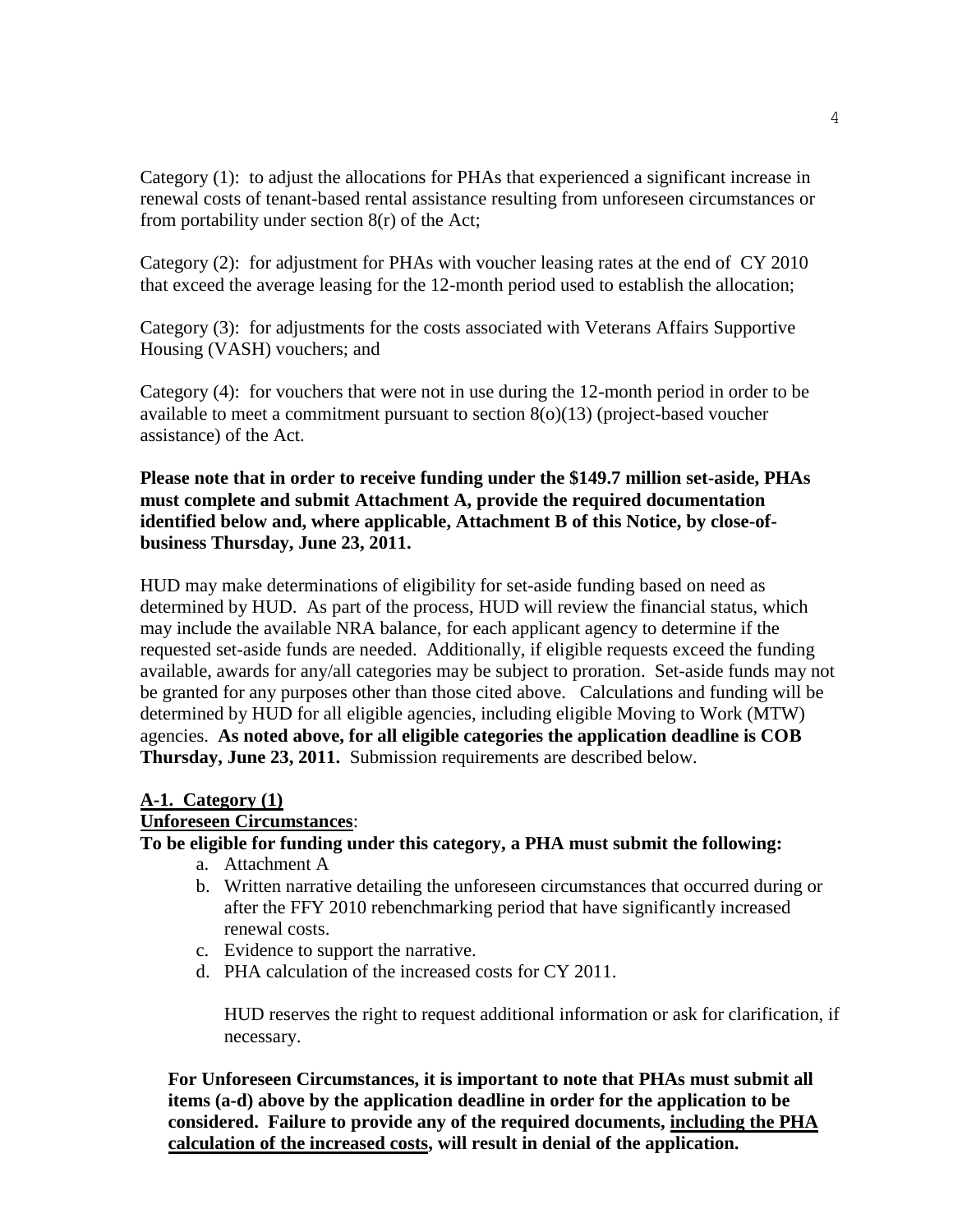The following are some examples of unforeseen circumstances and accompanying evidence HUD would consider in its evaluation under this Category:

- PHAs that have experienced significant increases in the cost of assistance due to an unforeseeable rise in rental costs that exceeds the applicable 2011 Renewal Funding AAFs published by HUD for the HCV program; documentation could include evidence of increased rents, identification of affected contracts and a calculation of the increased costs. **A calculation must be provided by the PHA**.
- PHAs experiencing an increase in their per unit HAP costs in comparison to the pro-rated funded HAP PUC for CY 2011 due to economic conditions resulting in decreases in total tenant payment (TTP); documentation could include actual per unit TTPs and HAP costs experienced by the PHA in CY 2011. **A calculation must be provided by the PHA**.

### **A-2. Category (1)**

# **Portability**:

To be eligible for funding under this category, the PHA must have experienced a significant increase in renewal costs due to portability for tenant-based rental assistance under Section 8(r) of the Act. To calculate eligibility under this category, the Department will compare the average HAP Per Unit Cost (PUC) for the rebenchmarking period (10-1-09 to 9-30-2010) to the average HAP PUC for "Port Vouchers Paid" during the rebenchmarking period, both based on reporting in VMS. If the portability average HAP exceeds 110% of the programwide average HAP PUC for the rebenchmarking period, the PHA will be eligible for setaside funding. The difference between 110% of the port average PUC and the program-wide average PUC will be multiplied by the total unit months leased for the "Port Vouchers Paid" reported in VMS during the rebenchmarking period to determine funding eligibility. The Department will calculate eligibility under this category; therefore, **no additional documentation will be required or accepted other than Attachment A, which must be completed, signed and submitted by the deadline date.**

### **B. Category (2)**

### **Additional Leasing**:

To be eligible for funding under this category, a PHA must have a voucher leasing rate at the end of the CY that exceeds the average leasing for the 12-month period used to establish the allocation. To determine eligibility under this category, the Department will identify the higher of (1) the PHA's actual leasing for December 2010 or (2) the PHA's average monthly leasing for the months of October through December 2010. This value (not to exceed the baseline ACC units) will be compared to the PHA's average monthly leasing in FFY 2010. If the PHA leasing at the end of 2010 exceeds the PHA's average monthly leasing in FFY 2010, the PHA will be eligible for funding for the additional unit months that exceed a threshold established by HUD. See Appendix B for a sample calculation and a more detailed explanation.

The Department will calculate eligibility under this category; therefore, **no additional documentation will be required or accepted other than Attachment A, which must be completed, signed and submitted by the deadline date.**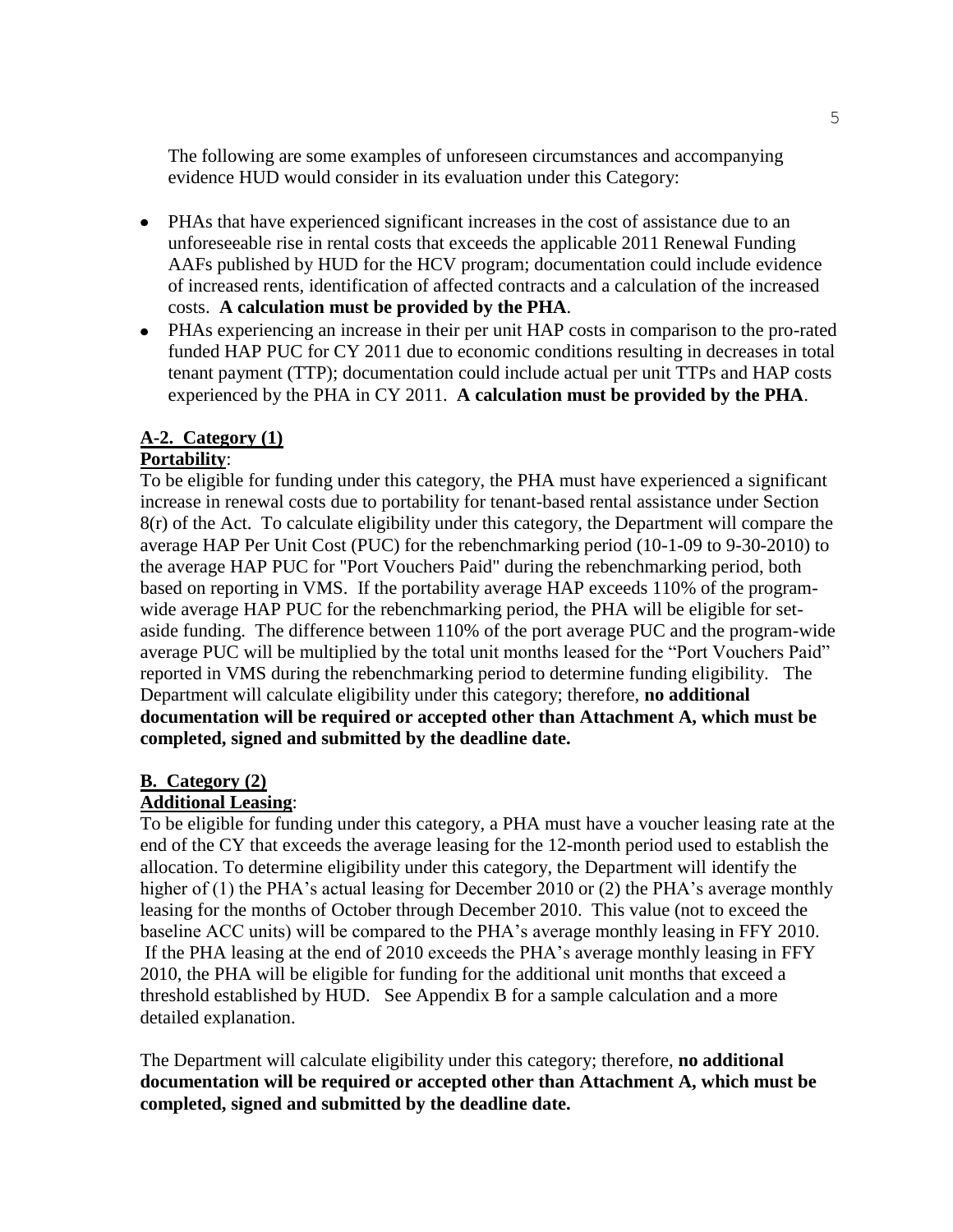# **C. Category (3)**

### **HUD-VASH**:

To be eligible for funding under this category, the PHA must submit evidence of anticipated VASH costs for CY 2011 which will exceed the CY 2011 VASH funding. A request under this category must be substantiated with sufficient evidence for a HUD analyst to justify approval and determine a funding amount under this category**. This evidence, along with the completed and signed Attachment A, must be submitted by the deadline date.**

### **D. Category (4)**

### **Project-based Vouchers**:

To be eligible for funding under this category, a PHA must show that vouchers were not in use during the FFY 2010 rebenchmarking period in order to be available to meet a commitment for project-based voucher assistance under section  $8(0)(13)$  of the Act. Adjustments will apply only to vouchers withheld pursuant to a project-based voucher commitment for newly constructed or rehabilitated housing. Adjustments **will not** apply to existing housing as there is no waiting period for existing housing project-based voucher commitments; therefore, there is no need to withhold vouchers. Adjustments will not be made under any circumstances for those units under an AHAP commitment that, when added to units under lease for CY 2010, exceed the PHA's baseline units under ACC for CY 2010. (The PHA would not have been able to lease those shelved vouchers during CY 2010 due to the restriction on over-leasing.)

For each project-based voucher commitment for which a request is being made under this category, the PHA must provide an executed Agreement to Enter into a HAP Contract (AHAP), in its entirety, **including all exhibits**. If the Housing Assistance Payments (HAP) Contract has been executed by the time of the submission of this request for adjustment, the executed HAP Contract, in its entirety, **including all exhibits**, must also be submitted. If the HAP Contract has not been executed, the PHA must state that the HAP Contract has not yet been executed. **These documents, along with the completed and signed Attachment A, and the completed and signed Attachment B (for every project based commitment) must be submitted by the deadline date.**

Documentation requirements for each category are provided below. PHAs are advised to provide all applicable supporting documentation along with the completed/signed Attachment A and Attachment B, where applicable, by the deadline date established in the Submission Requirements section. (Note: If applying for more than one category, only one Attachment A is required.)

| Category                     | PHAs must submit                       |
|------------------------------|----------------------------------------|
| (1) Unforeseen Circumstances | Attachment A                           |
|                              | <b>Written Justification</b>           |
|                              | • Evidence to support justification    |
|                              | PHA calculation of the increased costs |
|                              | Failure to provide the items           |
|                              | identified above, including the PHA    |

Quick Reference Chart for Set-Aside Funds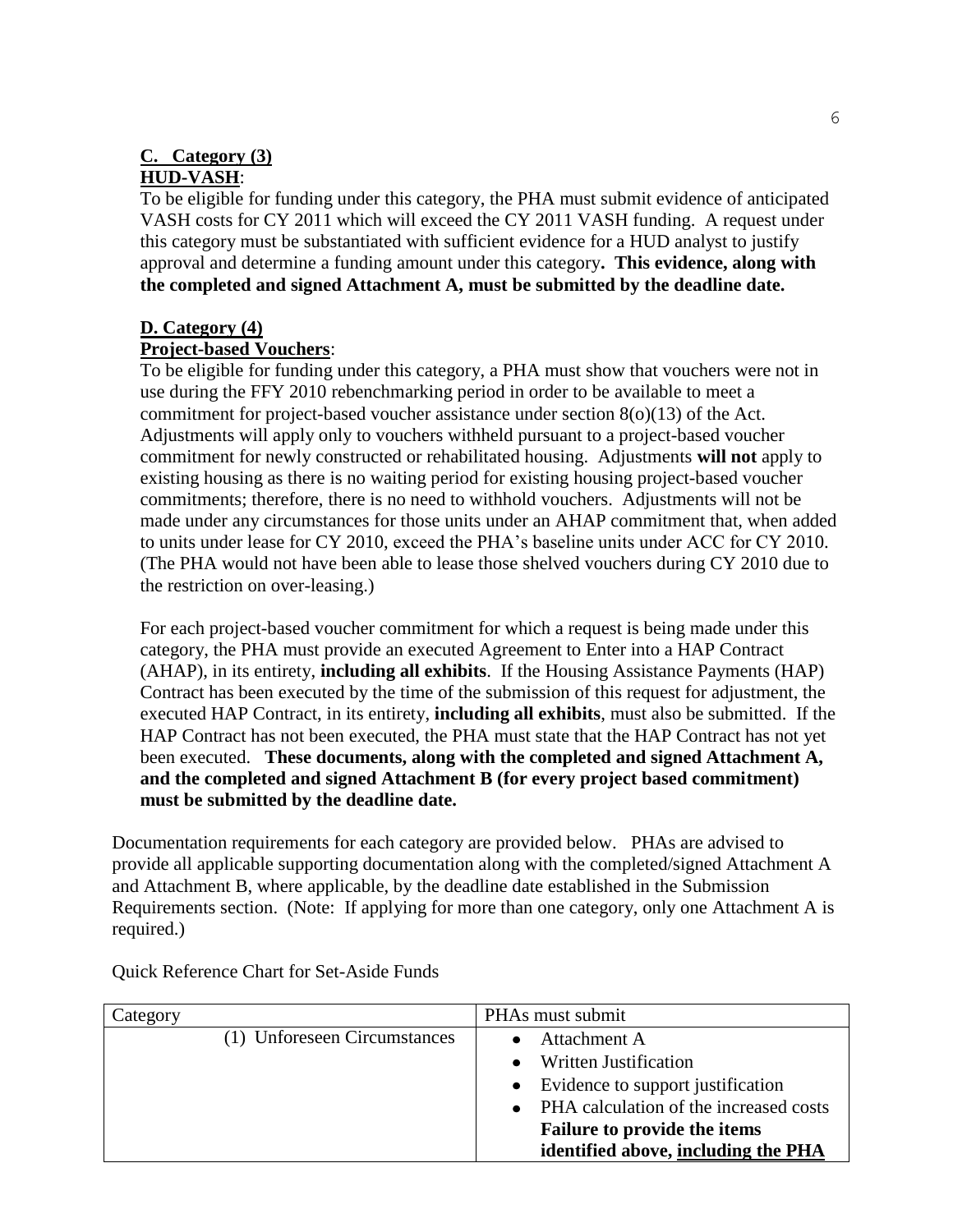|                        | calculation of increased costs, WILL<br>result in a rejection of the PHA's<br>application for Unforeseen<br><b>Circumstances</b>                                  |
|------------------------|-------------------------------------------------------------------------------------------------------------------------------------------------------------------|
| (1) Portability        | Attachment A<br>$\bullet$                                                                                                                                         |
| (2) Additional Leasing | Attachment A                                                                                                                                                      |
| $(3)$ HUD-VASH         | Attachment A<br>Evidence that 2011 anticipated VASH<br>٠<br>costs exceed VASH funds                                                                               |
| $(4)$ PBV              | Attachment A<br>Attachment B (continues next page)<br><b>Executed AHAPs</b><br>Executed HAPs or statement by PHA<br>$\bullet$<br>that none have been executed yet |

### **Submission Requirements**:

To be eligible for consideration of funds under category (1) (2), (3) and/or (4), the PHA must complete and submit Attachment A to this Notice - Application for the \$149.7 million set-aside, **along with the required documentation, including the PHA calculation of increased costs (for the Unforeseen Circumstances category**). For Category (4) only, PHAs must also submit Attachment B to this Notice. Please mark the applicable category (1), (2), (3) and/or (4); provide the documentation identified on Attachment A; ensure signature by the appropriate PHA official; and submit the request to the Department at the address below:

> **U.S. Department of Housing and Urban Development Office of Housing Voucher Programs Attn: Miguel A. Fontanez, Director, Financial Management Division Room 4222 451 7th Street, S.W. Washington, DC 20410**

### **The PHA's request must be received at the above address no later than close of business (5:00 p.m. EDST), Thursday, June 23, 2011.**

It is recommended that requests be sent using overnight mail (USPS, UPS, Fed Ex, DHL, etc.) that requires signature upon delivery. Hand-delivered or standard delivery mail will be accepted; however, it is important to note that non-expedited mail (including Priority Mail from the Postal Service) has no guaranteed delivery time and is subject to the Department's security screening, which can delay delivery. Requests will only be accepted at the above location; requests delivered to other locations **will not** be accepted.Requests not received on time **will not** be processed. Faxes and electronic submissions **will not** be accepted.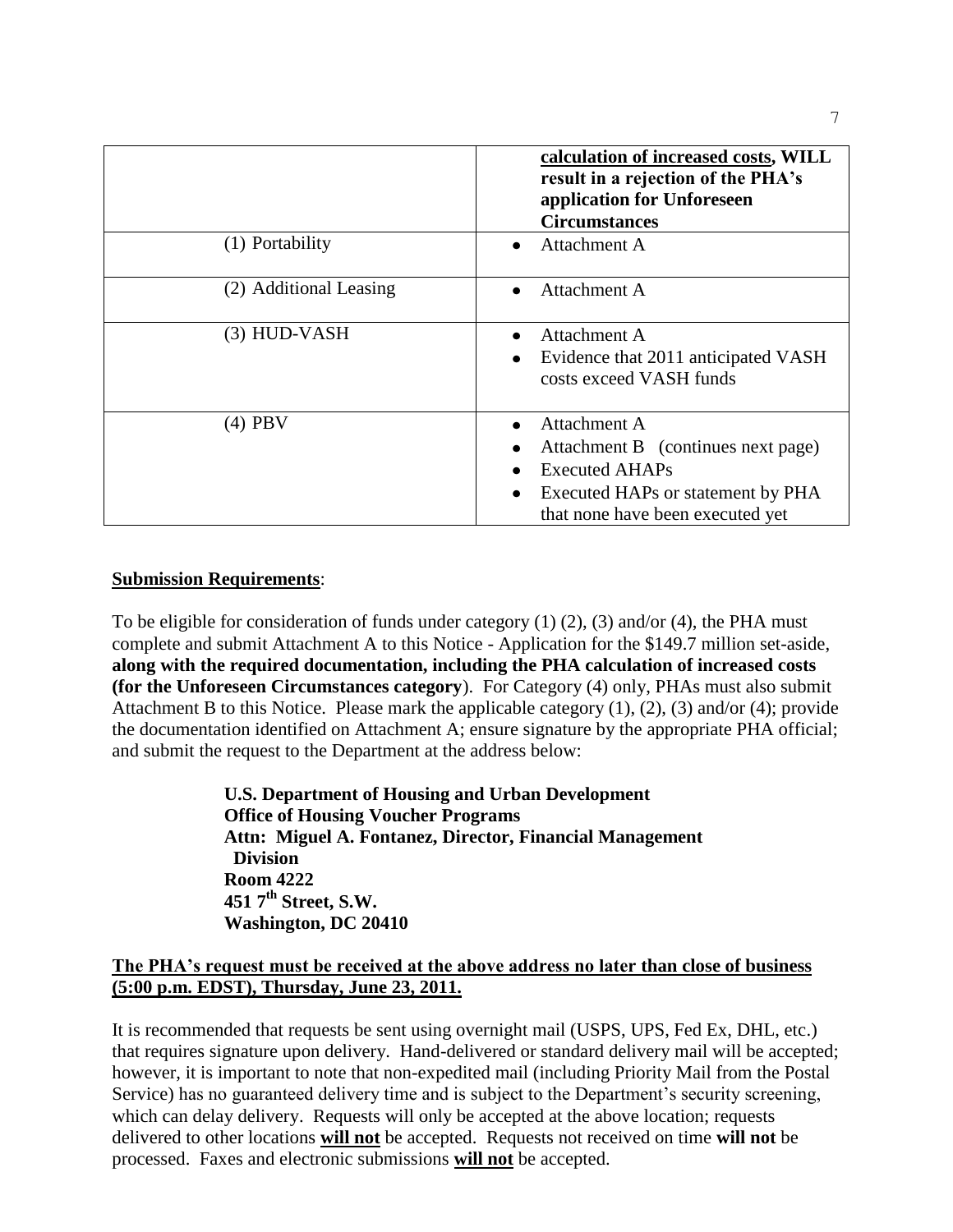**4. Tenant Protection Vouchers**. HUD will provide replacement vouchers for **all** units that were occupied within the previous 24 months that cease to be available as public housing or assisted housing, subject only to the availability of funds (See Appendix A for Appropriations text). In certain circumstances HUD may reduce the amount of funding in the funding allocation if the PHA has excessive NRA available to use to support some of the units.

A) Housing Conversion Actions. The administering PHA is eligible to receive vouchers for the number of units covered by the Housing Conversion Action that were occupied by an assisted family at any time within the 24 months prior to the eligibility event as determined by HUD's Office of Multifamily Housing. The eligibility event for each category of Housing Conversion Action is as follows:

- (1) Prepayments: The effective date of the prepayment of the mortgage or the voluntary termination of the mortgage insurance.
- (2) Opt-outs: The effective date of the expiration of the project-based contract.
- (3) Terminations: The effective date of the contract termination.

B) Public Housing Demolition/Disposition and Conversion. PHAs are eligible to receive vouchers for the number of units that:

(1) will cease to be available as public housing as a result of the approved demolition, disposition, or conversion action, and

(2) were occupied by a public housing resident within the 24 months prior to the date of HUD approval of the PHA demolition/disposition application, or the HOPE VI revitalization plan or conversion plan that contains the demolition or disposition approval, as applicable.

C) Moderate Rehabilitation (MR) and Single Room Occupancy (SRO) Replacements. PHAs are eligible to receive vouchers for the number of units occupied within 24 months prior to the expiration of the MR or SRO contract or the MR or SRO contract termination.

HUD plans to provide additional guidance through upcoming PIH notices regarding housing conversion actions and demolition/disposition actions.

### **5. Funding for Administrative Costs**.

The 2011 Act provides **\$1,447,100,000** for administrative fees to PHAs administering the voucher program (See Appendix A for Appropriations text). Of the appropriated amount, approximately **\$1,427,100,000** will be available for ongoing administrative fees and fees for new vouchers and approximately **\$20,000,000** will be made available to allocate to PHAs that need additional funds to administer their section 8 programs.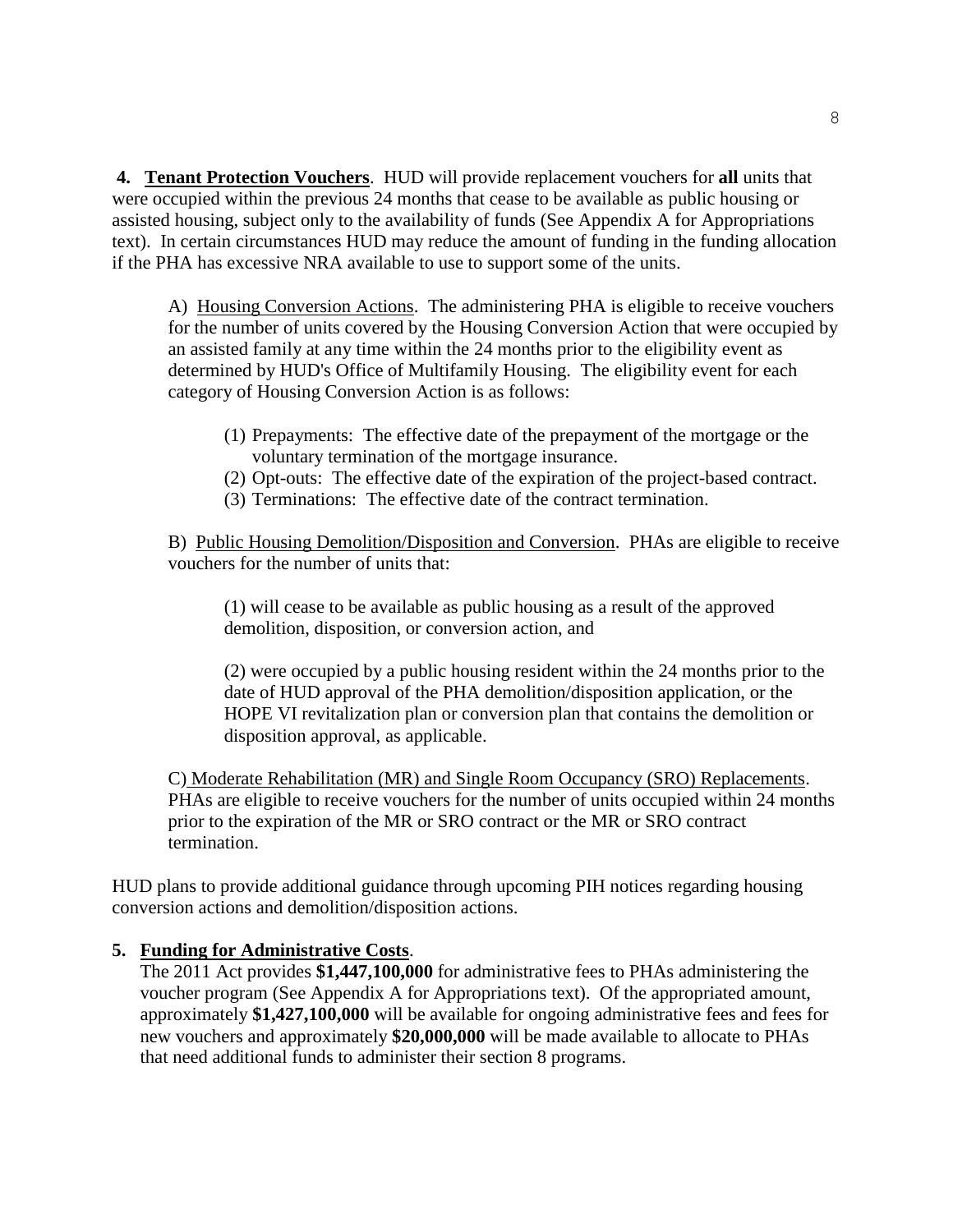#### **A) Ongoing Administrative Fees and Administrative Fees for** N**ew Vouchers.**

 Ongoing administrative fees and administrative fees for new vouchers will be paid based on leasing. These administrative fees will be calculated for CY 2011 as provided for by section 8 (q) of the United States Housing Act (and related Appropriation Act provisions) as in effect immediately before the enactment of the Quality Housing and Work Responsibility Act (QHWRA) of 1998 (Public Law 105-276). Under this calculation, PHAs will be paid a fee for each voucher that is under HAP contract as of the first day of each month. Administrative fees for new incremental vouchers will also be paid based on leasing.

Please note that beginning in CY 2010, HUD no longer provided a lower administrative fee for PHA owned units. A PHA earns the same amount of administrative fee for a PHA owned unit as it does for a non-PHA owned unit.

### **1) Pro-ration and Reconciliation of Administrative Fees:**

HUD has developed and posted administrative fee rates for each PHA to enable PHAs to calculate potential fee eligibility. Fee rates can be found at: [http://portal.hud.gov/hudportal/HUD?src=/program\\_offices/public\\_indian\\_housing/progr](http://portal.hud.gov/hudportal/HUD?src=/program_offices/public_indian_housing/programs/hcv/) [ams/hcv/](http://portal.hud.gov/hudportal/HUD?src=/program_offices/public_indian_housing/programs/hcv/)

HUD advances administrative fees to PHAs on a monthly basis prior to receiving actual leasing data from PHAs in VMS. Each PHA's administrative fee eligibility will be reconciled every month based on actual reported leasing by either increasing or offsetting the amount of subsequent administrative fee payment. A final reconciliation is completed after the December 2011 leasing data is reported in VMS.

HUD compares each month's national eligibility for administrative fees to the appropriated amount available for ongoing administrative fees. HUD prorates the administrative fees (and consequently the monthly disbursements) based on reported leasing to the extent necessary not to exceed the amount appropriated for ongoing administrative fees for CY 2011.

PHAs have received administrative fee advances for the early months of CY 2011 which are subject to reconciliation. Based on the Appropriations, PHAs should assume that the amounts advanced in the early months of the year will exceed the final earnings for those months.

### **2) Blended Rate Administrative Fees PHAs may request a blended administrative fee rate if eligible under the circumstances as described below:**

**Blended Rate Administrative Fees**: PHAs serving multiple administrative fee areas may, in lieu of the fee determined for their agency, request a blended rate based on the actual location of their assisted units. PHAs must submit the request to the Financial Management Division, Housing Choice Voucher Program, in writing to the address cited in Section 3b no later than close of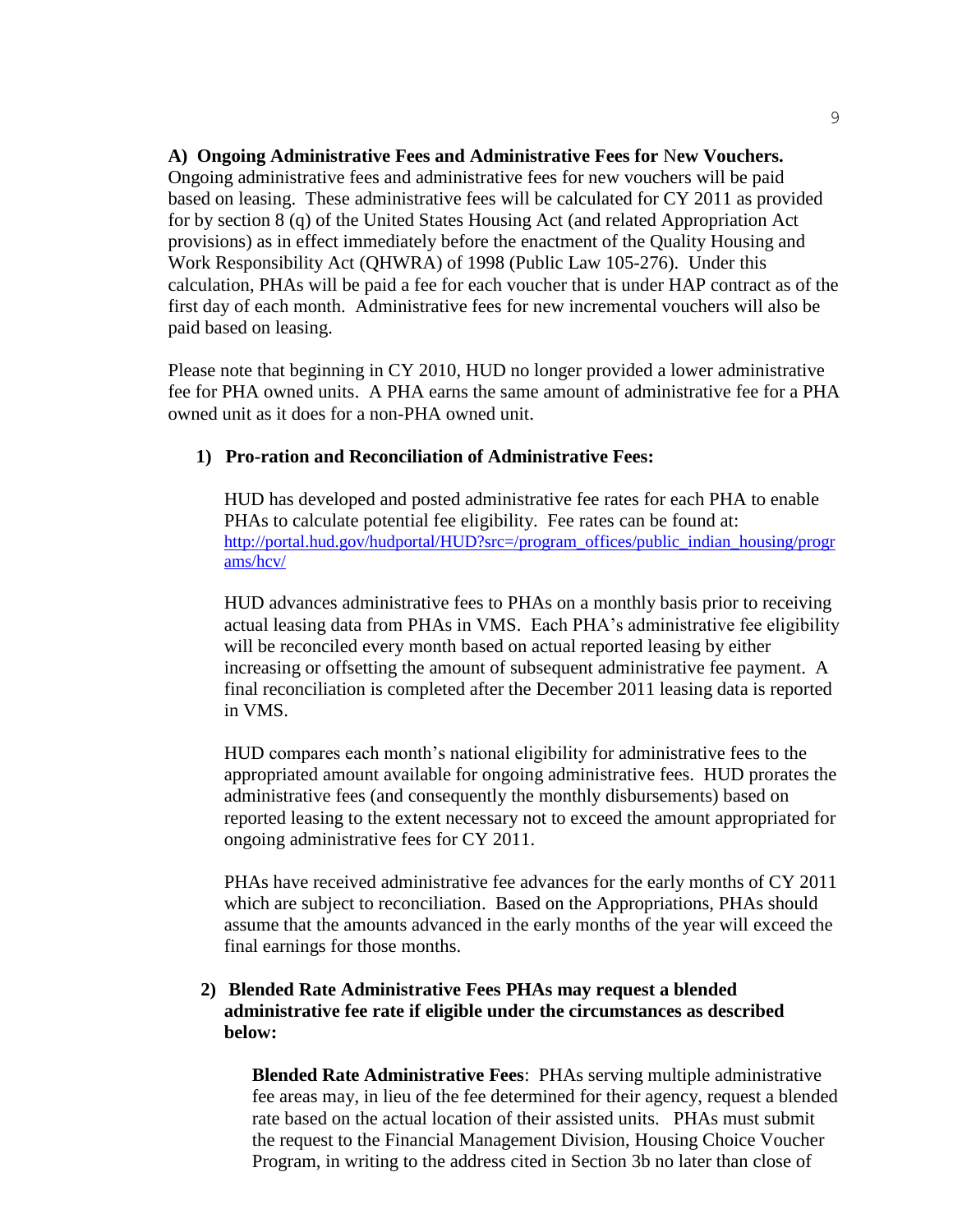business **Thursday**, **June 23, 2011**, if they are requesting a blended rate. The blended rate will be used for the entire CY.

**B) Special Fees.** As stated above, HUD will make approximately **\$20,000,000** available to allocate to PHAs that need additional funds to administer their section 8 programs. HUD has determined that these funds may be provided for the following purposes:

- Homeownership Fees: HUD will provide the\$1,000 special fee for a family  $\bullet$ participating in the Voucher Homeownership, Section 8 Family Self Sufficiency, or a Section 8 MTW homeownership program. Fees are paid to the PHA administering the voucher after the homebuyers closing is reported in PIC and a closing date is provided to the Department.
- Special Fees for Multifamily Housing Conversion Actions: A special (one-time) fee of \$200 will be provided for each unit **occupied** on the date of the eligibility event, for multifamily housing conversions only.

Any remaining funds will be available to HUD to assist PHAs in need of additional funds to administer their HCV program.

### **C) Uses of Administrative Fees.**

- i. Administrative Fees. Administrative fees may only be used to cover costs incurred to perform PHA administrative responsibilities for the HCV program in accordance with HUD regulations and requirements.
- ii. UNA (formerly known as "administrative fee reserve"). Any administrative fees from 2011 funding (as well as 2004, 2005, 2006, 2007, 2008, 2009 and 2010 funding) that are subsequently moved into the UNA Account at the PHA's fiscal year end must only be used for activities related to the provision of tenant-based rental assistance authorized under section 8, including related development activities. Examples of related development activities include, but are not limited to, unit modification for accessibility purposes and development of project-based voucher units. If a PHA has not adequately administered its HCV program, HUD may prohibit use of funds in the UNA Account and may direct the PHA to use funds in that account to improve administration of the program, for HCV HAP expenses, or to reimburse ineligible expenses in accordance with the regulation at 24 CFR 982.155(b)(3).
- **6. Family Self-Sufficiency (FSS)**. The 2011 Act provides that **\$59,880,000** shall be made available for FSS coordinators under section 23 of the Act. A Notice of Funding Availability (NOFA) will be published during 2011 that will provide the eligibility criteria and application requirements for these funds.
- **7. Veterans Affairs Supportive Housing (VASH)**. The 2011 Act provides funding for incremental vouchers for the VASH program in the amount of **\$49,900,000**. Guidance regarding the eligibility criteria and application requirements for these funds will be forthcoming. It is anticipated that invitations to PHAs, based on Veterans Administration/HUD determination of needs of homeless veterans, will be issued in July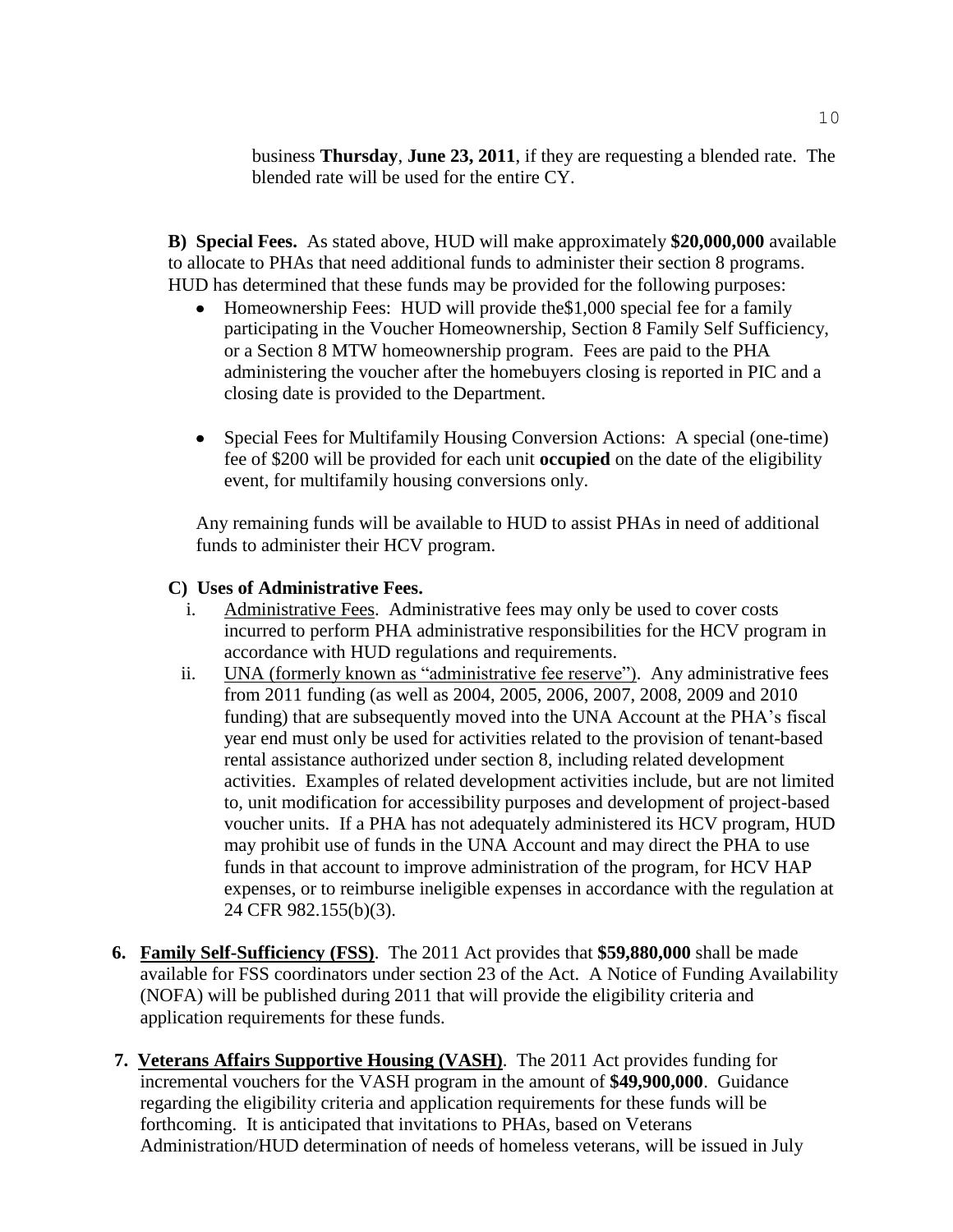2011 for these vouchers. Once the initial award for the VASH program has been expended and the VASH increment renewed, unexpended budget authority from the VASH renewal increment will accrue to the overall HAP NRA and will be available for current and future needs of the HCV program, including VASH.

As required by the 2010 Act and continued under the 2011 Act, incremental vouchers provided under the VASH and Family Unification Programs (FUP) must continue to remain available for the intended populations (family unification families, homeless veterans) upon turnover. PHAs are reminded that this restriction on the use of turnover vouchers also applies to vouchers made available for VASH, FUP and Non-Elderly Disabled (NED) program funded under HUD's FY 2008 and 2009 Appropriations Acts.

### **8. PHA Management of HCV Program Utilization and Funding**.

PHAs must manage their programs in a prudent manner to enable them to serve families within their CY 2011 allocations and voucher baselines. PIH Notice 2009-44 provides guidance on cost-savings measures PHAs may take to reduce financial shortfalls in the HCV program.

It is important to note that the 2011 Act continues to strictly prohibit the use of appropriated HAP funds by any PHA, except for PHAs participating in the Moving To Work demonstration, to lease units above their ACC baseline units during any CY, even if the PHA has sufficient Budget Authority (BA) and/or HAP NRA to support the additional units. If a PHA engages in over-leasing, it must identify other sources to pay for the over-leasing, and the PHA must take immediate steps to eliminate any current over-leasing.

In CY 2011, HUD will continue to aggressively monitor utilization to ensure PHAs are complying with the HCV financial and Appropriations Act requirements. Staff in the local HUD field office and FMC is available to assist PHAs with issues related to the HCV program. **PHAs are advised that there is no additional funding to assist PHAs that experience funding shortfalls during CY 2011**.

 **9. Use of HAP NRA**.PHAs are reminded that funds in the HAP NRA account shall only be used for eligible HAP needs in the current and future CYs. The ACC requires PHAs to use HAP funding to cover rental assistance payments. **HAP and/or HAP NRA shall not under any circumstances be used for any other purpose, such as to cover administrative expenses or be loaned, advanced or transferred (referred to as operating transfers due to/due from) to other component units or other programs such as Low Rent Public Housing**. Use of HAP for any purpose other than eligible HAP needs is a violation of law, and such illegal uses or transfers will result in sanctions and possible declaration of breach of the ACC.

In instances where a PHA is found to have misappropriated HAP and/or HAP NRA funds by using the funds for any purpose other than valid HAP expenses for units up to the baseline, HUD will require the immediate return of the funds to the HAP or HAP NRA account. HUD may take action, including suspension and debarment, against a PHA or any party that has used HAP funds and/or the HAP NRA account for non-HAP purposes.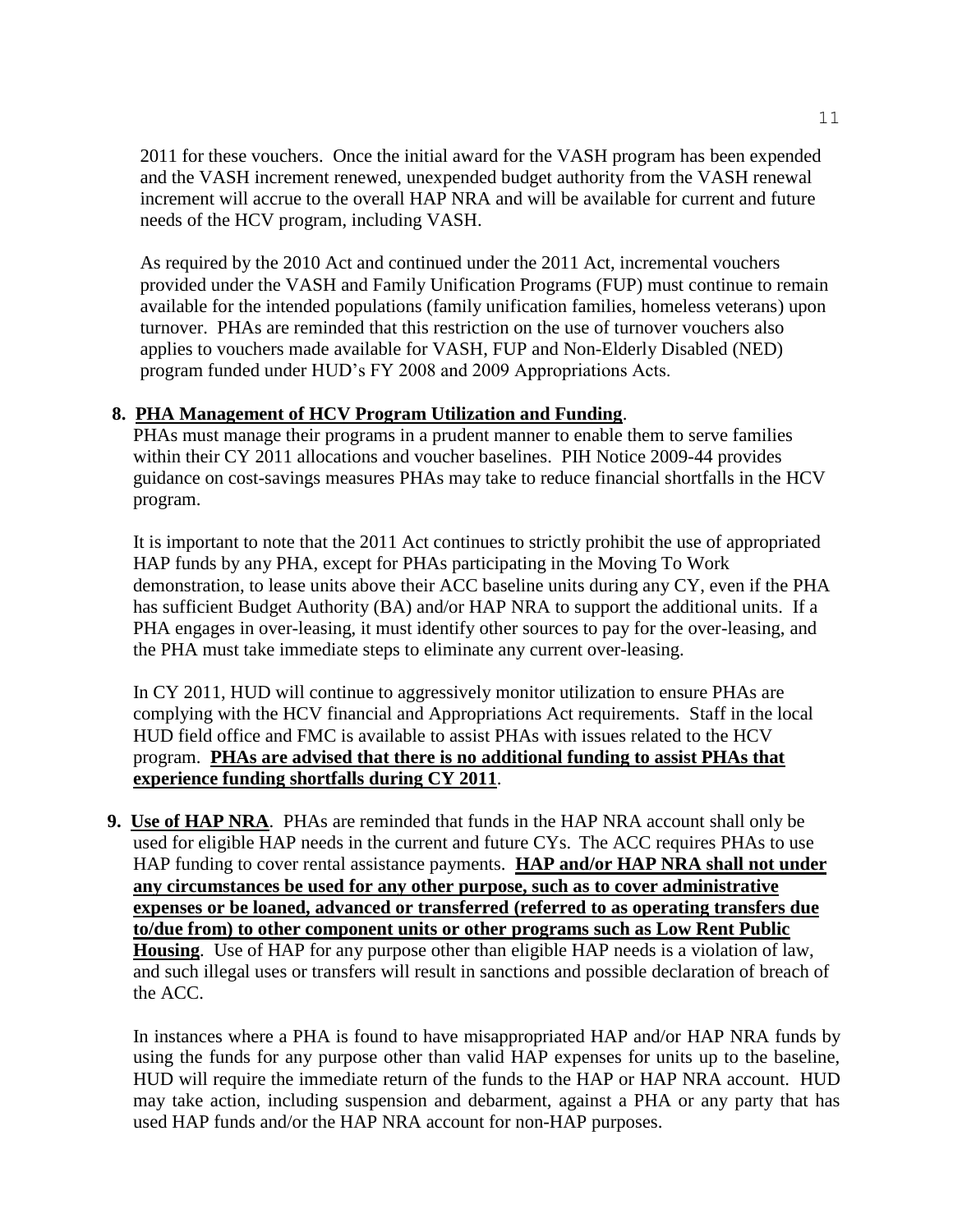**10. VMS/FASS Reporting and Data Integrity**. The Department will continue to deploy Quality Assurance Division (QAD) teams to conduct on site reviews of PHAs to ensure the integrity of PHA-reported data for the HCV program, as well as to ensure compliance with other program requirements, including over-leasing. It is each PHA's responsibility to retain the appropriate records to support their VMS submissions. VMS data is subject to review by the QAD and subsequent recalculation of funding will occur if a QAD review demonstrates that costs were incorrectly reported, resulting in excess funding. QA staff will also review compliance with rent reasonableness requirements to ensure that owners are receiving rents that do not exceed the rents for comparable unassisted units in the market.

PHAs must continue to submit required financial documents including, but not limited to, monthly VMS and annual FASS electronic submissions. PHAs that do not submit the required data by the reporting deadline may be sanctioned as provided by 24 CFR 982.152(d), and in accordance with the procedures outlined in PIH Notice 2008-09. PHAs that fail to meet the submission requirements may be subject to administrative actions, including but not limited to, an imposition of a penalty against the PHA's monthly administrative fees until the PHA complies with these requirements. This penalty represents a permanent reduction for the current CY that shall not be reversed.

**11. HAP Disbursements and Frontloading**.PHAs will receive monthly disbursements based on their budgetary allocations from HUD on a CY basis. PHAs may request adjustments to monthly disbursements (frontloading), not to exceed their annual budgetary allocations, by contacting their Financial Analyst (FA) at the Financial Management Center (FMC).

### **12. Mainstream 5 Program (MS5):**

Funding for this program historically came from the Section 811 Appropriations. The 2011 Act provides that renewal funding for the remainder of CY 2011 will be provided from the Tenant-Based Rental Assistance Account (TBRA). Note that funding provided under the previous Continuing Resolutions (CR) came from the Section 811 Appropriations instead of the TBRA account. Renewal funding provided under the CRs and under the 2011 Act is expected to be sufficient to cover renewal requirements to the end of CY 2011. Mainstream 5 program renewals will not be re-benchmarked during CY2011; these renewals will continue to be calculated based on the same methodology as in previous years.

- **13. Excluded Programs**. The changes implemented by this Notice do not apply to renewal funding for the Section 8 Moderate Rehabilitation or Single Room Occupancy (SRO) programs.
- 14. MTW. MTW agencies will continue to have their funding determined pursuant to their MTW agreements. HUD is directed by the 2011 Act to again apply the same pro-ration factor to the HCV allocations for MTW agencies as is applied to all other PHAs. Note that MTW agencies may utilize section 8 funds for section 9 purposes in accordance with their agreements.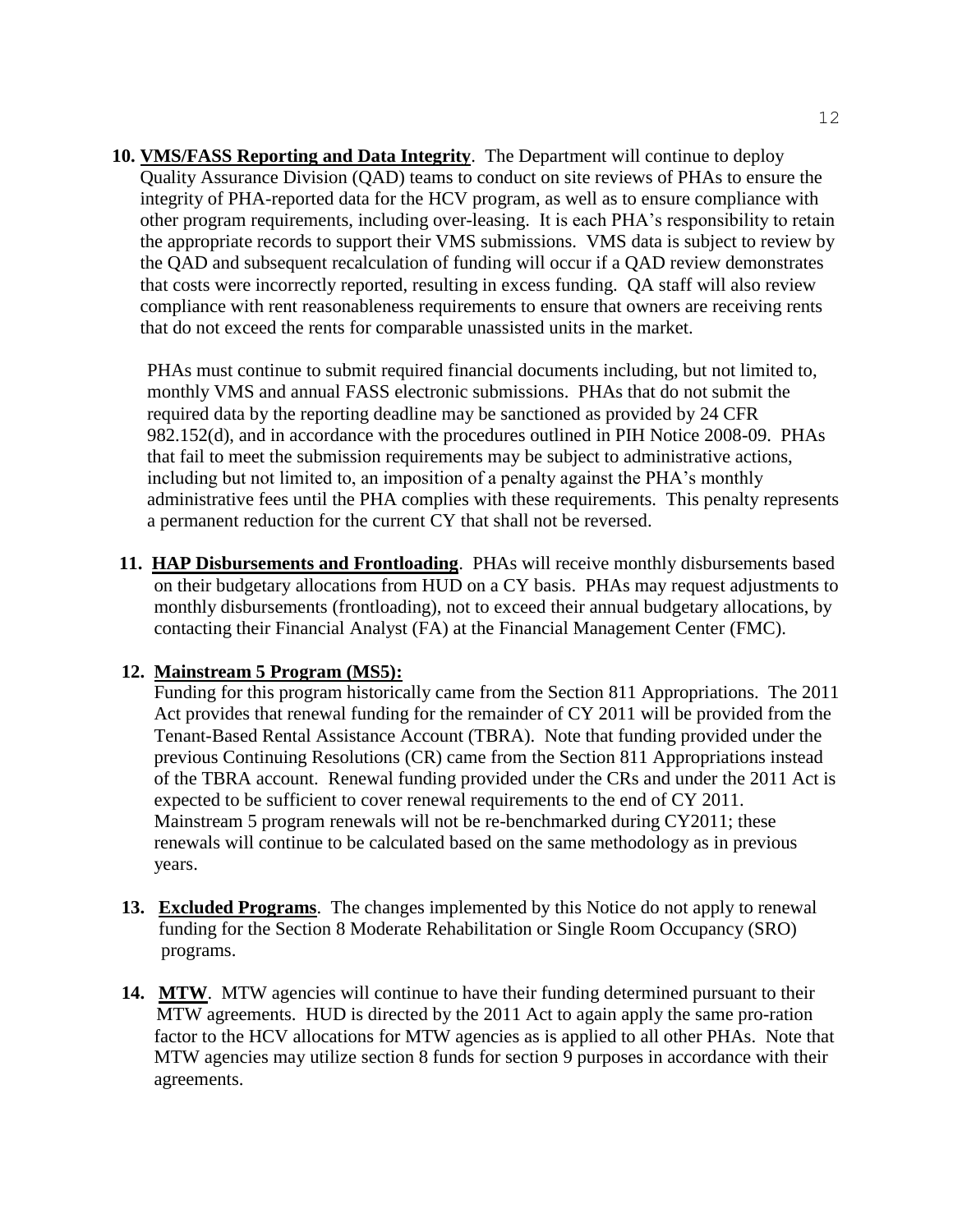#### **Paperwork Reduction Act**.

The additional information collection requirements contained in this document are approved by the Office of Management and Budget (OMB) under the Paperwork Reduction Act of 1995 (44 U.S.C. 3501-3520). The OMB control number is 2577-0169. In accordance with the Paperwork Reduction Act, HUD may not conduct or sponsor, and a person is not required to respond to, a collection of information unless the collection displays a currently valid OMB control number.

### **Further Information**.

Any questions concerning this Notice should be directed to the Housing Voucher Financial Management Division, Office of Public Housing and Voucher Programs, at (202) 708-2934 (this is not a toll-free number). Persons with hearing or speech impairments may access these numbers via TTY by calling the toll-free Federal Information Relay Service at (800) 877-8339.

/s/

Sandra B. Henriquez, Assistant Secretary for Public and Indian Housing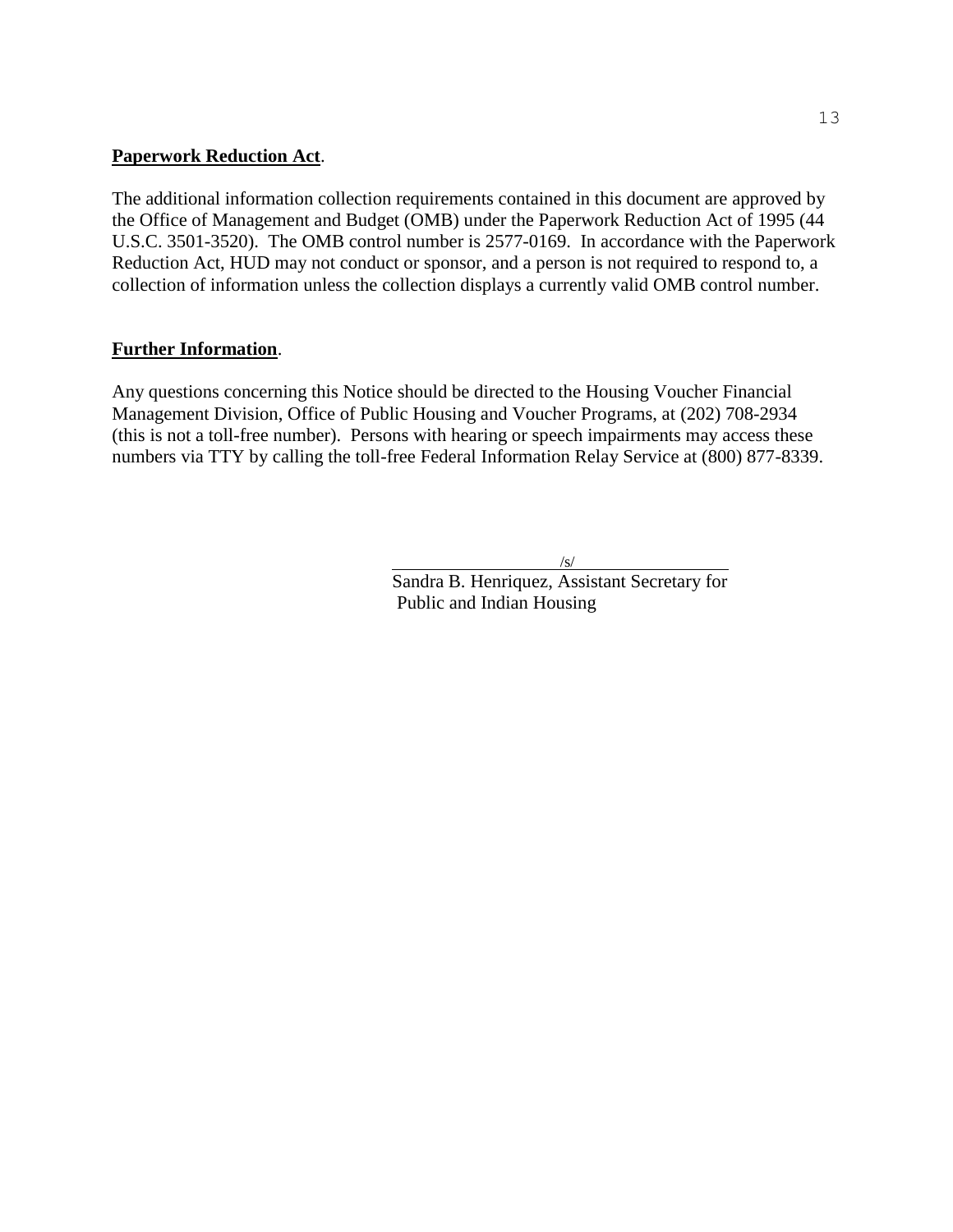#### **Appendix A**

#### **The 2011 Appropriations Act renewal formula provides:**

Sec. 2235. Notwithstanding section 1101, the level for `Department of Housing and Urban Development, Public and Indian Housing, Tenant-Based Rental Assistance' shall be \$14,407,688,000, to remain available until expended, which shall be available on October 1, 2010 (in addition to the \$4,000,000,000 previously appropriated under such heading that became available on October 1, 2010), and, notwithstanding section 1118, an additional \$4,000,000,000, to remain available until expended, shall be available on October 1, 2011: *Provided*, That of the amounts available for such heading, \$16,702,688,000 shall be for activities specified in paragraph (1) under such heading of title II of division A of Public Law 111- 117; \$110,000,000 shall be for activities specified in paragraph (2) under such heading in such Public Law; \$1,450,000,000 shall be for activities specified in paragraph (3) under such heading in such Public Law, of which \$1,400,000,000 shall be allocated as provided in the first proviso of such paragraph (3); and \$50,000,000 shall be for activities specified in paragraph (6) under such heading in such Public Law: *Provided further*, That paragraph (5) under such heading in such Public Law is amended by striking `\$15,000,000' and all that follows through the end of such paragraph and inserting `\$35,000,000 for amendment and renewal of tenant-based assistance contracts under section 811 of the Cranston-Gonzalez National Affordable Housing Act (42 U.S.C. 8013), including necessary administrative expenses;'.

### **The 2010 Appropriations Act provisions are as follows:,**

*(1*) ……shall be available for renewals of expiring section 8 tenantbased annual contributions contracts (including renewals of enhanced vouchers under any provision of law authorizing such assistance under section 8(t) of the Act) and including renewal of other special purpose vouchers initially funded in fiscal year 2008 and 2009 such as Family Unification, Veterans Affairs Supportive Housing Vouchers and Non-elderly Disabled Vouchers): Provided, That notwithstanding any other provision of law, from amounts provided under this paragraph and any carryover, the Secretary for the calendar year 2010 funding cycle shall provide renewal funding for each public housing agency based on voucher management system (VMS) leasing and cost data for the most recent Federal fiscal year and by applying the most recent Annual Adjustment Factor as established by the Secretary, and by making any necessary adjustments for the costs associated with deposits to family self-sufficiency program escrow accounts or first-time renewals including tenant protection or HOPE VI vouchers: Provided further, That none of the funds provided under this paragraph may be used to fund a total number of unit months under lease which exceeds a public housing agency's authorized level of units under contract, except for public housing agencies participating in the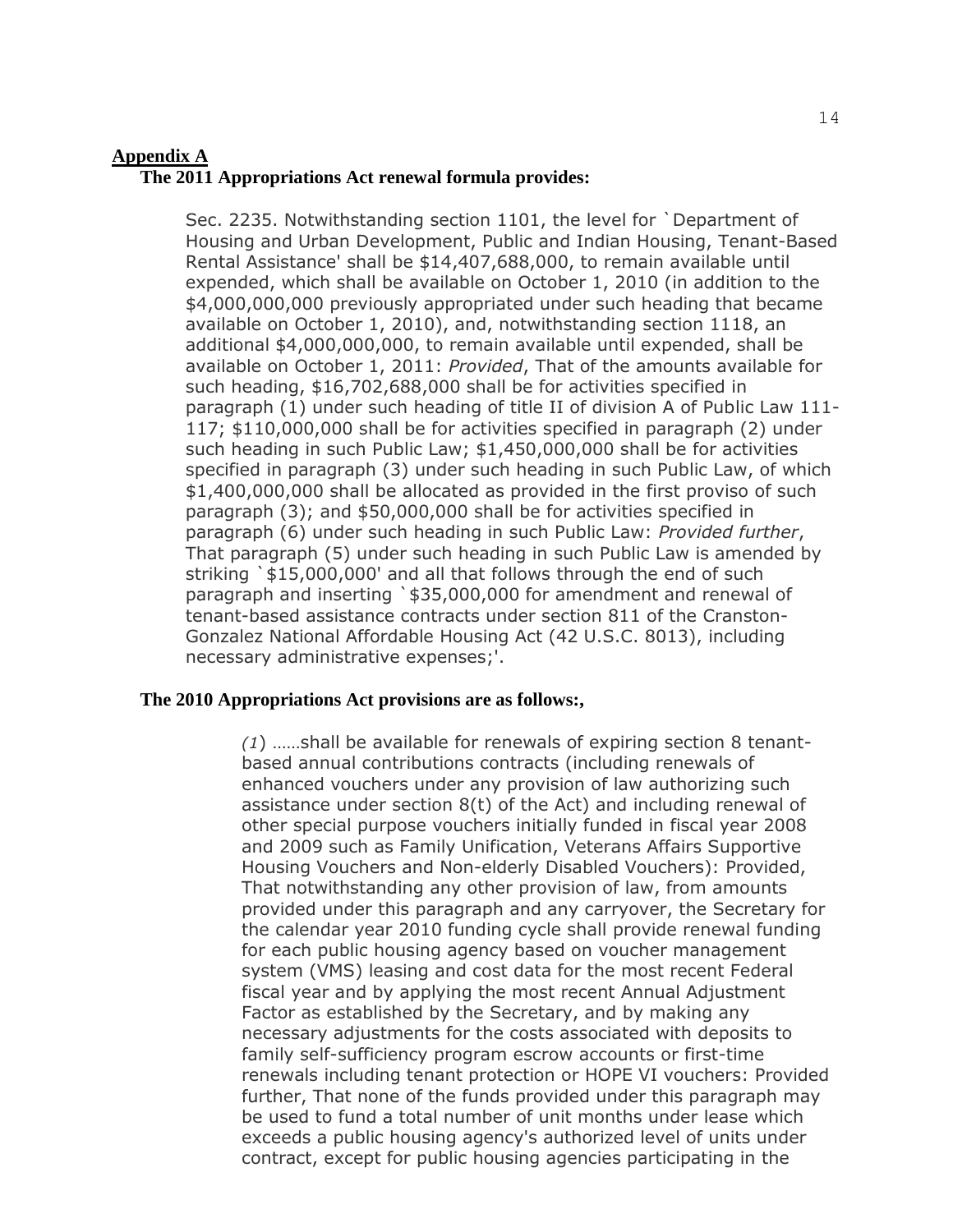Moving to Work demonstration, which are instead governed by the terms and conditions of their MTW agreements: Provided further, That the Secretary shall, to the extent necessary to stay within the amount specified under this paragraph (except as otherwise modified under this Act), pro rate each public housing agency's allocation otherwise established pursuant to this paragraph: Provided further, That except as provided in the last two provisos, the entire amount specified under this paragraph (except as otherwise modified under this Act) shall be obligated to the public housing agencies based on the allocation and pro rata method described above, and the Secretary shall notify public housing agencies of their annual budget not later than 60 days after enactment of this Act: Provided further, That the Secretary may extend the 60-day notification period with the prior written approval of the House and Senate Committees on Appropriations: Provided further, That public housing agencies participating in the Moving to Work demonstration shall be funded pursuant to their Moving to Work agreements and shall be subject to the same pro rata adjustments under the previous provisos: Provided further, That up to \$150,000,000 shall be available only: (1) to adjust the allocations for public housing agencies, after application for an adjustment by a public housing agency that experienced a significant increase, as determined by the Secretary, in renewal costs of tenant-based rental assistance resulting from unforeseen circumstances or from portability under section 8(r) of the Act; (2) for adjustments for public housing agencies with voucher leasing rates at the end of the calendar year that exceed the average leasing for the 12-month period used to establish the allocation; (3) for adjustments for the costs associated with VASH vouchers; or (4) for vouchers that were not in use during the 12-month period in order to be available to meet a commitment pursuant to section 8(o)(13) of the Act: Provided further, That the Secretary shall allocate amounts under the previous proviso based on need as determined by the Secretary: Provided further, That of the amounts made available under this paragraph, up to \$100,000,000 may be transferred to and merged with the appropriation for `Transformation Initiative';

#### **2010 Appropriations Act ("tenant protection")**

*(2*) ……-shalll be for section 8 rental assistance for relocation and replacement of housing units that are demolished or disposed of pursuant to the Omnibus Consolidated Rescissions and Appropriations Act of 1996 (Public Law 104-134), conversion of section 23 projects to assistance under section 8, the family unification program under section 8(x) of the Act, relocation of witnesses in connection with efforts to combat crime in public and assisted housing pursuant to a request from a law enforcement or prosecution agency, enhanced vouchers under any provision of law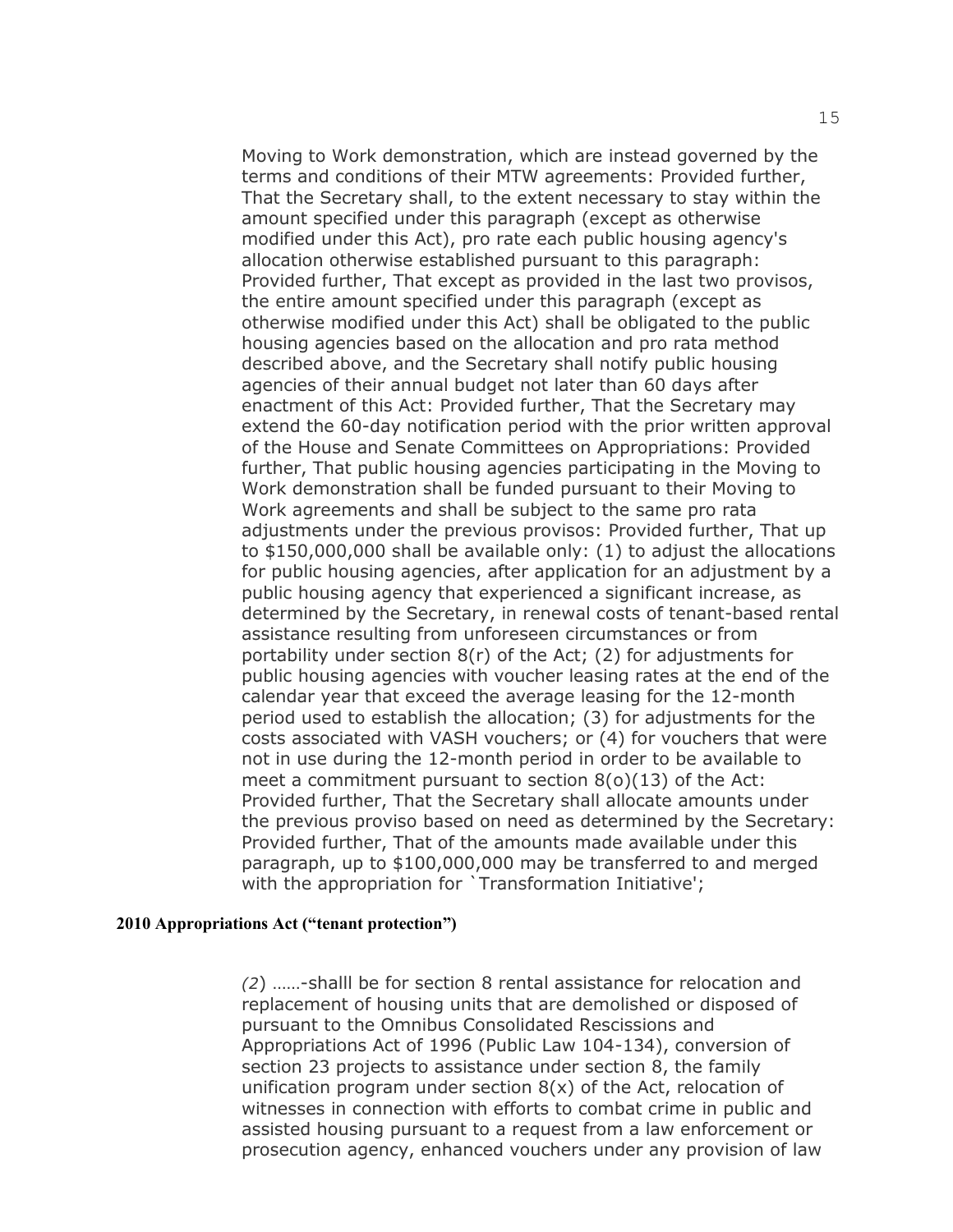authorizing such assistance under section 8(t) of the Act, HOPE VI vouchers, mandatory and voluntary conversions, and tenant protection assistance including replacement and relocation assistance or for project based assistance to prevent the displacement of unassisted elderly tenants currently residing in section 202 properties financed between 1959 and 1974 that are refinanced pursuant to Public Law 106-569, as amended, or under the authority as provided under this Act: Provided, That the Secretary shall provide replacement vouchers for all units that were occupied within the previous 24 months that cease to be available as assisted housing, subject only to the availability of funds;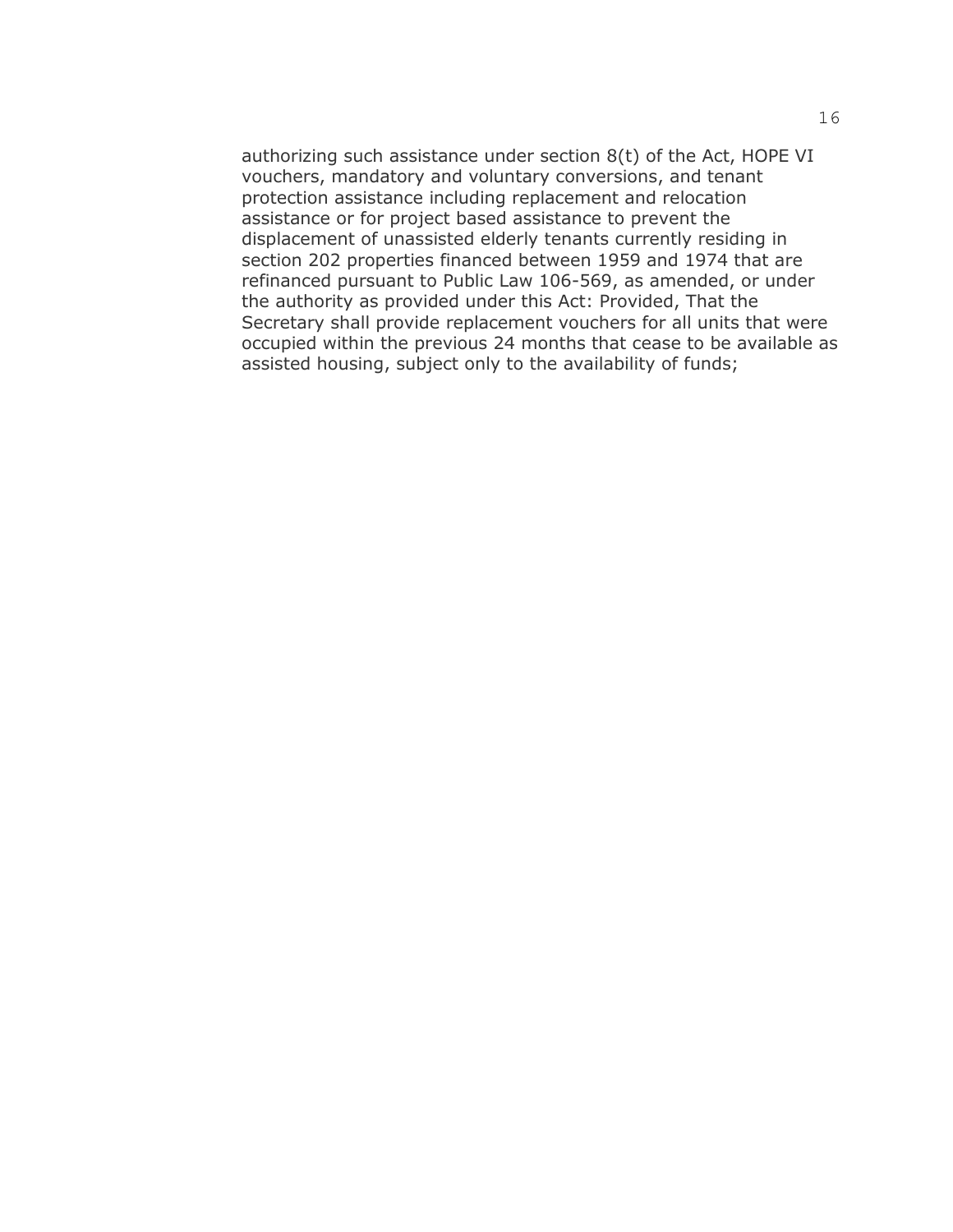# **Appendix B – Examples as referenced in this Notice: Section 3a. Step 2 of this Notice**:

Example of first-time renewal of certain vouchers awarded to PHAs effective August 1, 2009 and later and expiring before December 31, 2011, which will require renewal funding for a portion of CY 2011.

| New Increment Effective Date:                     | April 1, 2010  |
|---------------------------------------------------|----------------|
| New Increment Expiration Date:                    | March 31, 2011 |
| Number of Units:                                  | 75             |
| Budget Authority (BA):                            | \$472,500      |
| Per Unit BA:                                      | \$525          |
| (BA divided by 75 units and divided by 12 months) |                |
| Average FFY 2010 VMS per Unit Cost:               | \$480          |

| Months          | <b>Funding Adjustments</b> | Justifications                                                                              |
|-----------------|----------------------------|---------------------------------------------------------------------------------------------|
|                 |                            | Since the original funding increment does                                                   |
|                 |                            | not expire until March 31, 2011, the funding                                                |
|                 |                            | already covers three months of 2011. No                                                     |
| 3               | 0                          | adjustment is necessary for three months.                                                   |
|                 |                            | For purposes of making adjustments for                                                      |
|                 |                            | first-time renewals, HUD assumes all of the                                                 |
|                 |                            | vouchers in the new increments are not                                                      |
|                 |                            | leased for up to three months from the                                                      |
|                 |                            | effective date of the increment. A funding                                                  |
|                 |                            | adjustment is made to cover this "lease-up"                                                 |
|                 |                            | period. The adjustment will be less than 3<br>months if the effective date of the increment |
|                 |                            | is less than 3 months from the end of the re-                                               |
|                 |                            | benchmark period.                                                                           |
|                 |                            | Units are funded at the higher of the original                                              |
|                 |                            | per unit BA or average PUC from VMS                                                         |
|                 |                            | baseline in this example. Funding                                                           |
|                 |                            | adjustment calculated at \$525 per unit per                                                 |
| 3               |                            | month for 75 units.                                                                         |
|                 | \$118,125                  | Leasing and costs for all of the vouchers is                                                |
|                 |                            | expected to be fully reflected in VMS                                                       |
|                 |                            | commencing with the fourth month of the                                                     |
|                 |                            | funding increment (in this example July                                                     |
|                 |                            | 2010) through the end of the re-benchmark                                                   |
|                 |                            | period (September 2010). No adjustment is                                                   |
|                 |                            | necessary for those months. In this                                                         |
| 3               | $\mathbf 0$                | example, that period equals 3 months.                                                       |
|                 |                            | An adjustment is made for any remaining                                                     |
|                 |                            | months of CY 2011 that are not covered by                                                   |
|                 |                            | lease-up period adjustment, the VMS re-                                                     |
|                 |                            | benchmarking period, or the original                                                        |
|                 |                            | funding increment. This is funded in the                                                    |
|                 |                            | same manner as described in 2 above.                                                        |
| 3               | \$118,125                  |                                                                                             |
| $\overline{12}$ |                            | Total adjustment necessary to account for                                                   |
|                 | \$236,250                  | 12 months of funding                                                                        |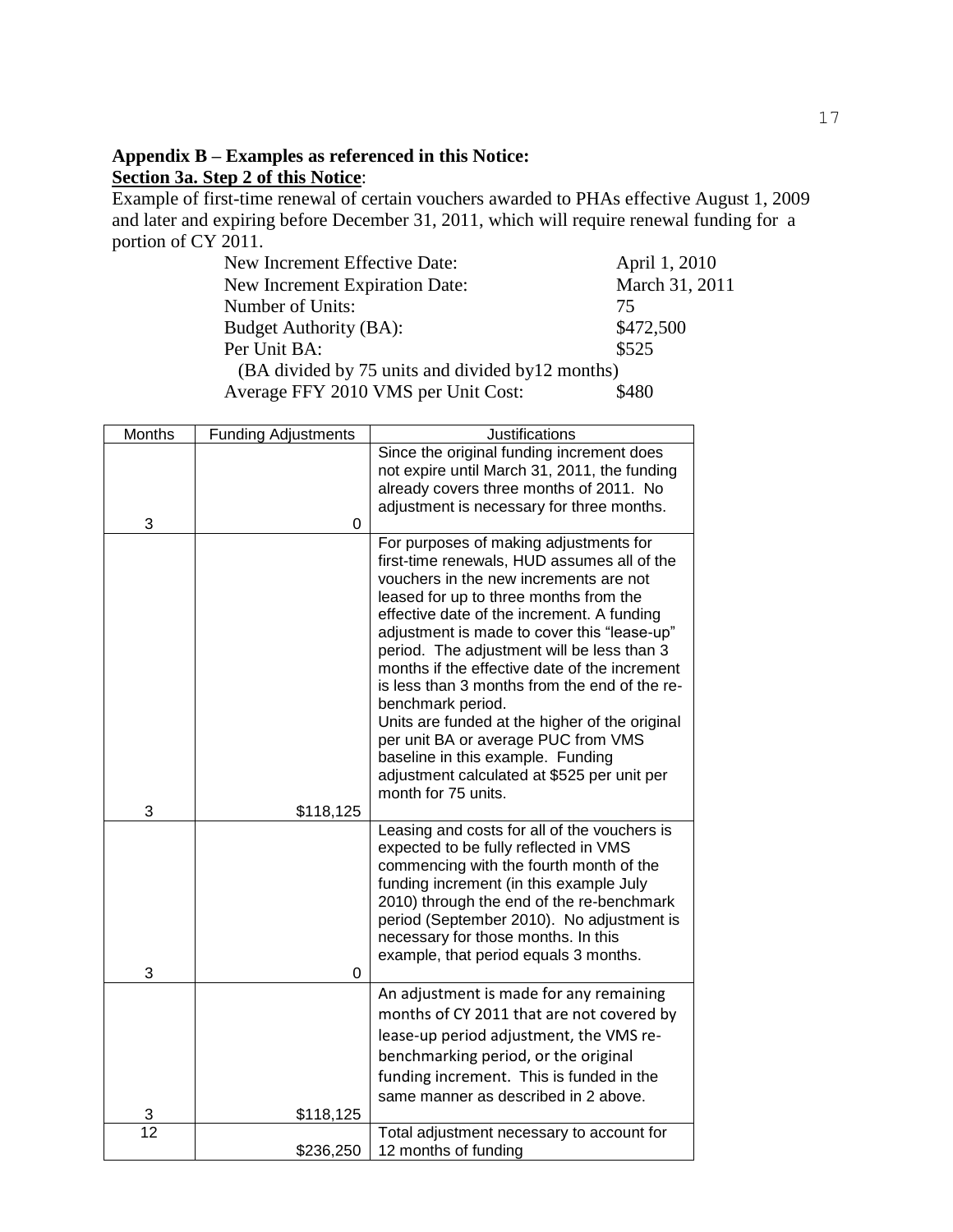**Section 3a. Step 3 of this Notice**: Example of adjustments for costs associated with deposits from FSS program escrow accounts:

A PHA has 4 new progress reports (identified in line 17b of HUD Form 50058) entered in PIC with effective dates from October 1, 2010-December 31, 2010 with FSS escrow credits (reported in Line 17k of HUD Form 50058). These families had monthly escrow amounts that totaled \$910 for the month of December 2010. The calculation for this PHA would be as follows:

\$910 x 12 months (to annualize the total) =  $$10,920$  (provided for this adjustment)

### **Section 3b of this Notice (Category 2 of the \$149.7 million set-aside – Additional Leasing):** Example and explanation of adjustment for additional leasing:

- HA001 has 400 ACC units.
- FFY 2010 actual leasing for HA001 was 3,960 unit months, for an FYY 2010 average monthly leasing of 330 units.
- December 2010 actual leasing was 385 units.
- October through December 2010 average leasing was 380 units.

To determine if HA001 is eligible for additional funds under this Category, the following comparison will be made:

- FFY 2010 average monthly leasing = 330 units
- December 2010 actual leasing  $= 385$  units
- October through December 2010 average monthly leasing  $=$  380 units

Since the December actual leasing is the highest of the three periods, but is still within the PHA's baseline of 400 units per month, funds (in excess of a threshold amount determined by HUD) may be provided to cover the difference between the FFY 2010 average monthly leasing and the December 2010 actual leasing as follows:

> December Leasing 385 FFY 2010 Average Monthly Leasing -330 55 units

The difference of 55 units is then multiplied by 12 months (to annualize) for a total of 660 unit months that may be eligible for additional funding under this category.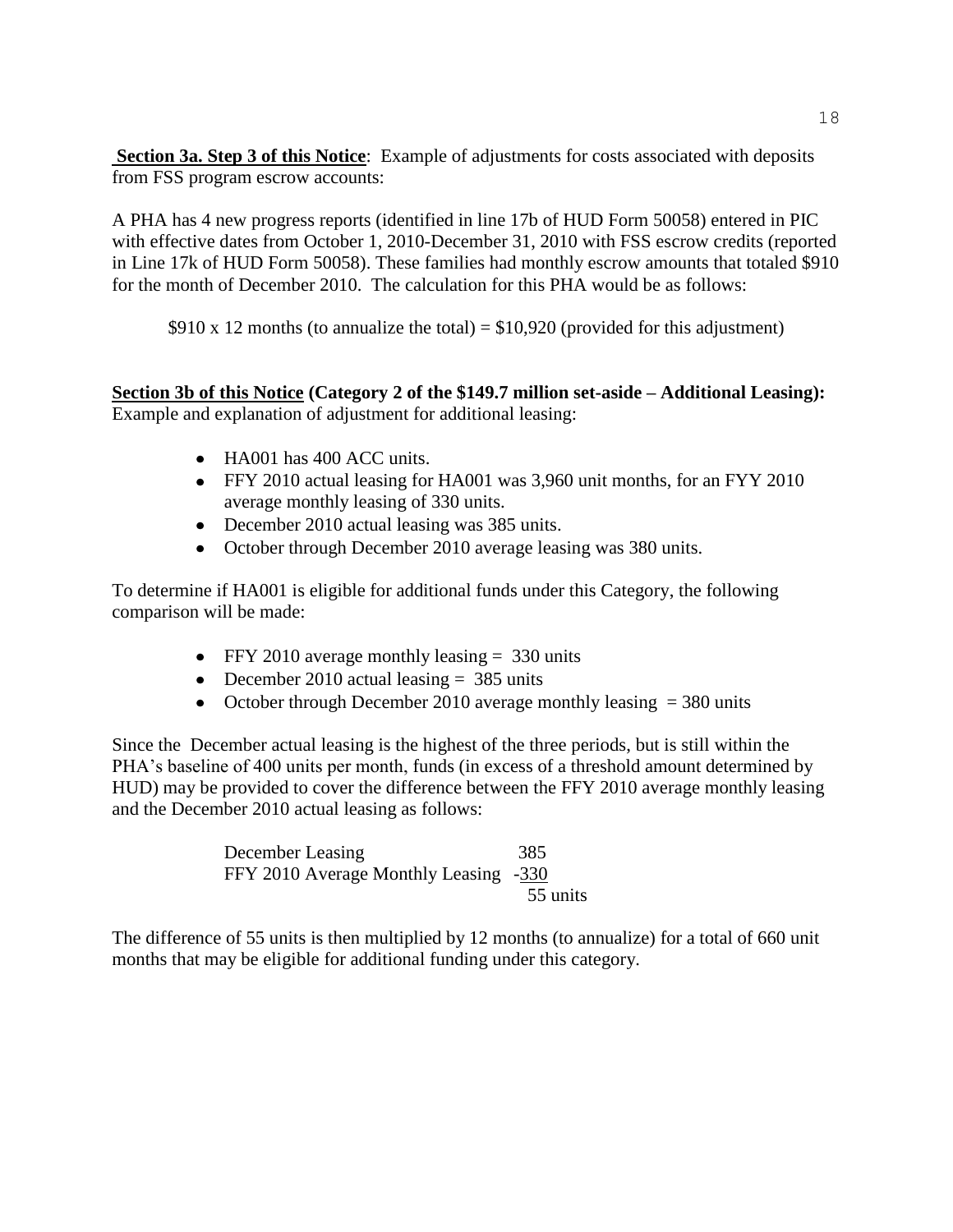HUD may fund the additional unit months in excess of a threshold established by the Department.

Please note that funding eligibility for any/all categories may be pro-rated if eligible requests exceed the funding available. HUD will also review the PHA's financial status, which may include the available NRA balance, for each applicant agency to determine if the requested setaside funds are needed.

# **In no event will funds be provided for units in excess of the PHA's ACC units**.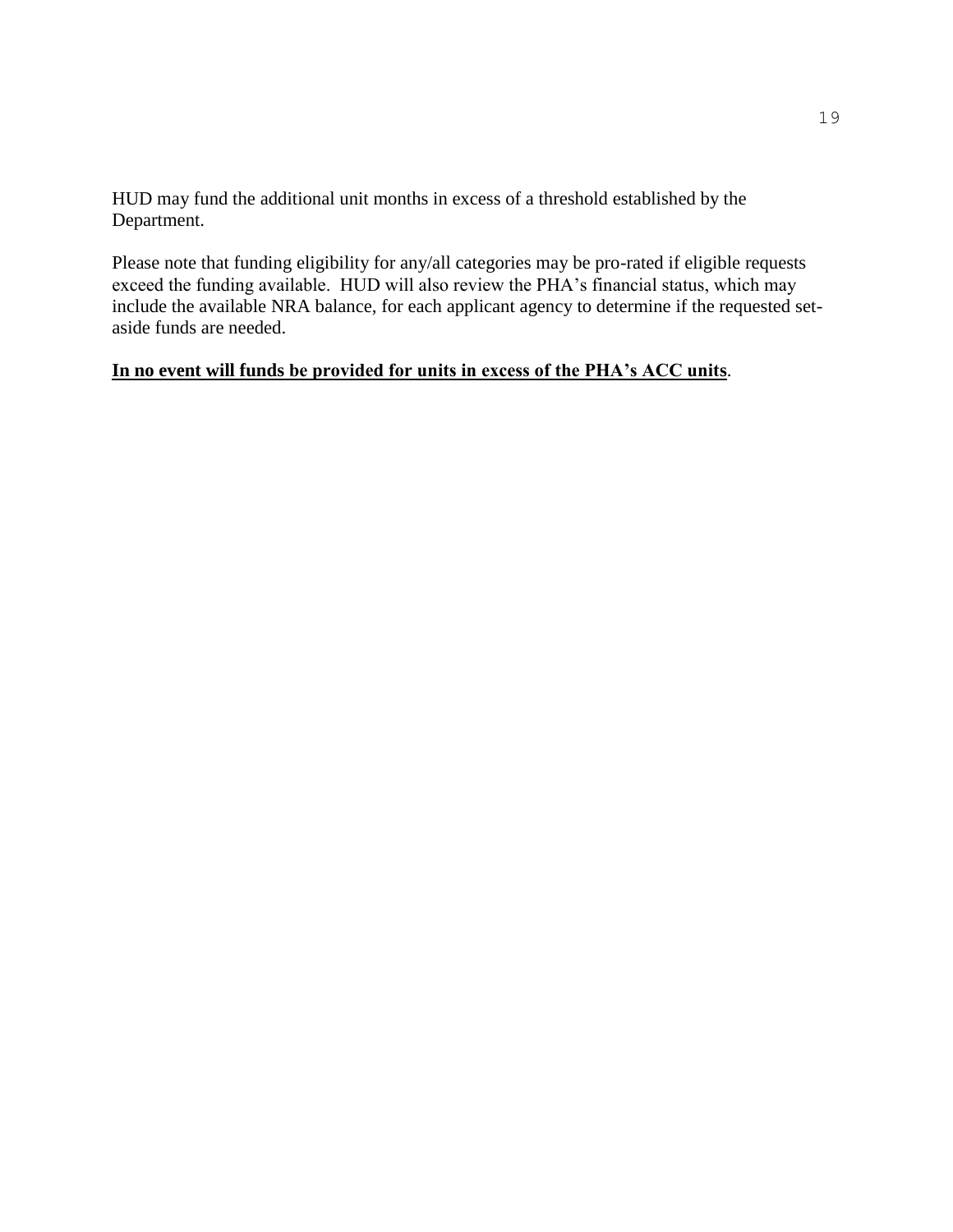CY 2011 Housing Choice Voucher Program

### **ATTACHMENT A – Application for \$149.7 Million Set-Aside**

| Name of PHA:               |  |
|----------------------------|--|
| PHA Number:                |  |
| <b>Executive Director:</b> |  |

### **CHECK ALL BOXES THAT APPLY**

\_\_\_\_\_\_A-1. **Category (1)**: **Unforeseen Circumstances**.

\_\_\_\_\_\_A-2. **Category (1)**: **Portability**.

**\_\_\_\_\_\_**B. **Category (2**): **Additional Leasing**.

**\_\_\_\_\_\_** C. **Category (3): HUD-VASH.**

**\_\_\_\_\_\_** D. **Category (4)**: **Project-Based Vouchers.**

**Documentation requirements for each of the above categories are contained in Section 3b. of this Notice.** 

**Applications and supporting documentation must be submitted by the deadline date established in Section 3b. of this Notice and should be submitted to:** 

> U.S. Department of Housing and Urban Development Office of Housing Voucher Programs Attn: Miguel A. Fontanez Sanchez, Director, Financial Management Division Room 4222 451  $7<sup>th</sup>$  Street, S.W. Washington, DC 20410

### **This certification must be signed by the appropriate PHA official and returned**.

**Certification**: I hereby certify that all the information stated herein, as well as any information provided in the accompaniment herewith, is true and accurate. Warning: HUD will prosecute false claims and statements. Conviction may result in criminal and/or civil penalties (18 U.S.C. 1001, 1010, 1012; 31 U.S.C. 3279, 3802)

\_\_\_\_\_\_\_\_\_\_\_\_\_\_\_\_\_\_\_\_\_\_\_\_\_\_\_\_\_\_\_\_\_\_\_ Signature of Executive Director and Date

\_\_\_\_\_\_\_\_\_\_\_\_\_\_\_\_\_\_\_\_\_\_\_\_\_\_\_\_\_\_\_\_\_\_\_\_

Contact Name and Phone Number